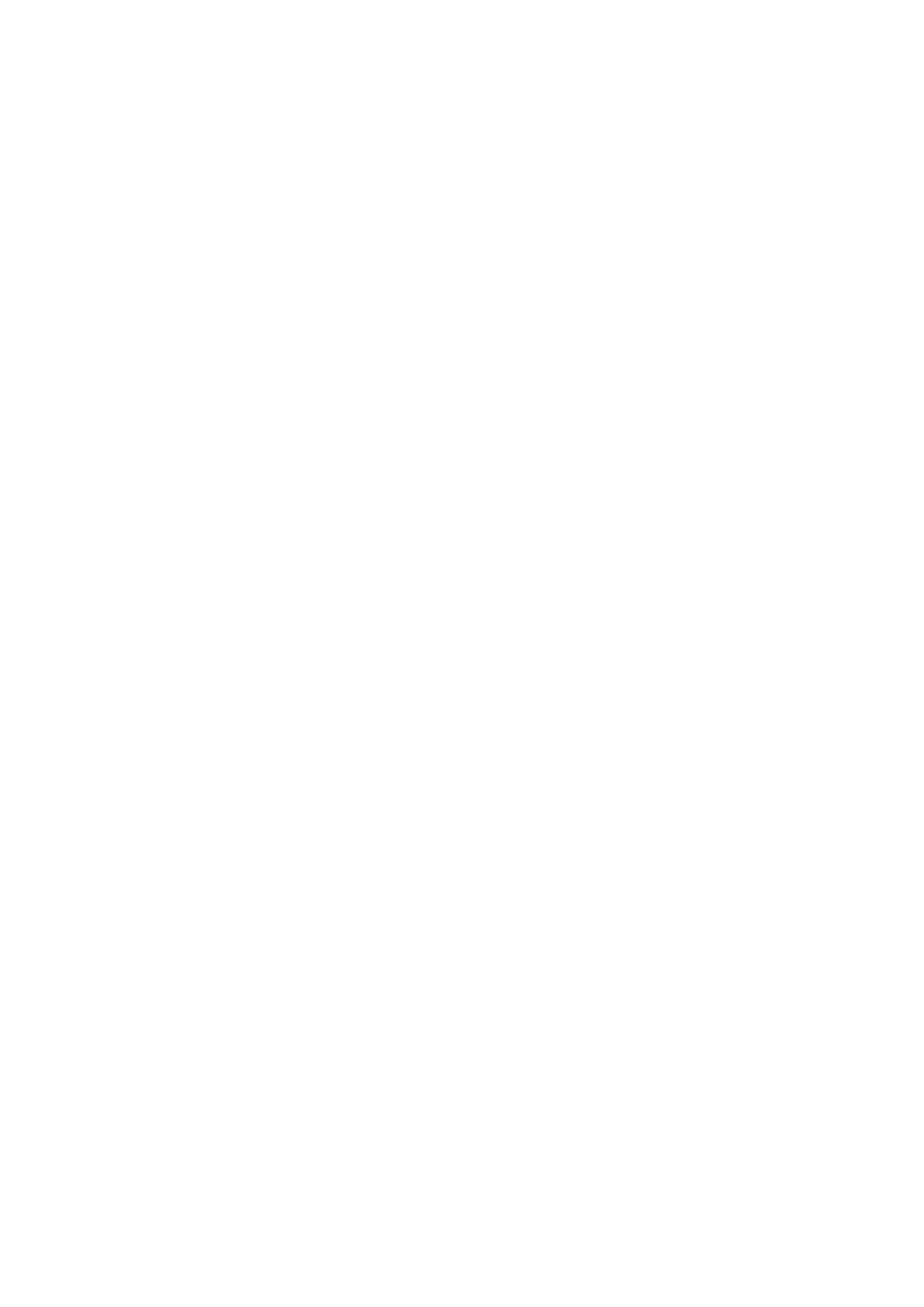### I Preamble

- (1) We, the Ministers responsible for spatial planning, territorial development and/or territorial cohesion, in cooperation with the European Commission, the European Parliament, the European Committee of the Regions, the European Economic and Social Committee, the European Investment Bank Group and relevant European and national associations, have reviewed the Territorial Agenda launched in 2007 and updated in 2011. We agree on the Territorial Agenda 2030.
- (2) We encourage our colleagues in neighbouring countries to take note of the Territorial Agenda and join us in putting it into practice at European, transnational, macro-regional and cross-border levels. Everyone is welcome to use the Territorial Agenda within their countries at national, regional and local levels, and in cooperation with other countries.
- (3) We encourage everyone involved in spatial planning and territorial development policies at all administrative and governance levels in the EU and neighbouring countries to put the Territorial Agenda into practice. The Territorial Agenda applies everywhere, focusing on mutual relations and people's well-being.
- (4) The Territorial Agenda draws on the conclusions of the ESPON 'State of the European Territory Report' (2019), ESPON 'European Territorial Reference Framework' (2019) and the European Commission's 'Seventh Report on Economic, Social and Territorial Cohesion' (2017). It also takes into consideration recent reports on spatial planning, territorial cohesion and territorial development, EU Cohesion Policy and the relevant parts of sector policies from the European Commission, the European Committee of the Regions, and the European Investment Bank Group.
- (5) The Territorial Agenda takes into account recent policy frameworks and agendas including the United Nations 2030 Agenda for Sustainable Development and the Sustainable Development Goals (2015), the Paris Agreement (2015), United Nations New Urban Agenda (2016), European Commission reflection paper 'Towards a Sustainable Europe by 2030' (2019), the proposal for future EU Cohesion Policy 2021-2027 (2018), Urban Agenda for the EU (2016), the New Leipzig Charter (2020), Cork 2.0 Declaration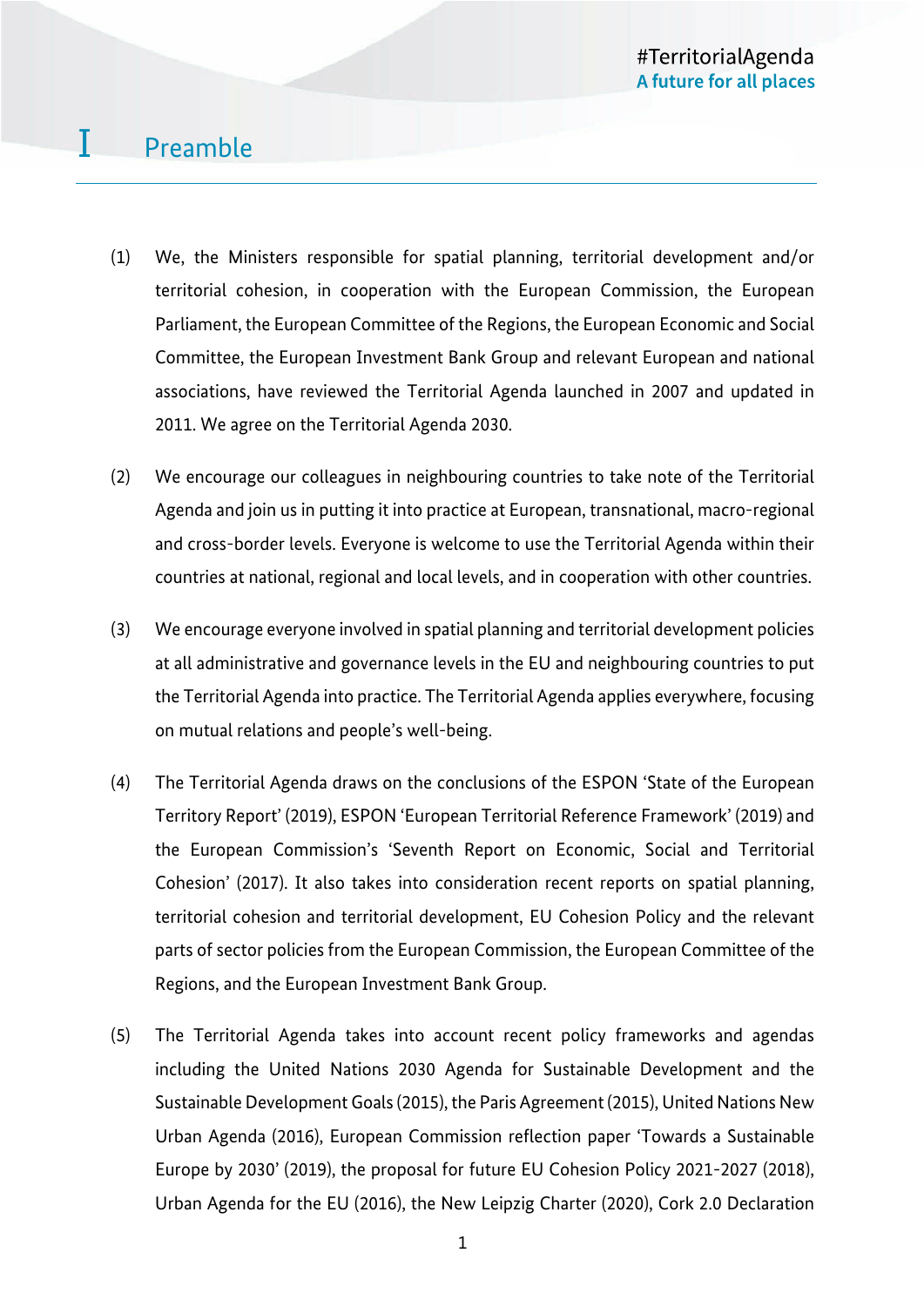on a Better Life in Rural Areas (2016) and OECD principles on Urban Policy and Rural Policy (2019), as well as the European Green Deal, with its Sustainable Europe Investment Plan and Just Transition Mechanism (2020), the Union Recovery Programme (2020) and the relevant conclusions of the Austrian, Romanian, Finnish and Croatian Presidencies of the Council of the EU.

- (6) The Territorial Agenda provides an action-oriented framework to promote territorial cohesion in Europe. Territorial cohesion is a European Union aim introduced by the Treaty on European Union (Article 3, TEU). It means promoting balanced and harmonious territorial development between and within countries, regions, cities and municipalities, as well as ensuring a future for all places and people in Europe, building on the diversity of places and subsidiarity. It enables more equal opportunities, including access to public services for people and enterprises, wherever they are located. At urban scale these aspects are addressed in the New Leipzig Charter. Territorial cohesion reinforces solidarity to promote convergence and reduce inequalities between betteroff places and those with less prosperous prospects or that are lagging behind. Territorial cohesion helps all places to perform as well as possible using their own assets through place-based investment. This benefits Europe as a whole and each individual country.
- (7) The Territorial Agenda underlines the importance of and provides orientation for strategic spatial planning and calls for strengthening the territorial dimension of sector policies at all governance levels. It seeks to promote an inclusive and sustainable future for all places and to help achieve Sustainable Development Goals in Europe.
- (8) It is essential to limit inequalities which hamper Europe, countries, municipalities and regions to build on their success. This can only be achieved by paying more attention to the diversity of places in Europe, along with their development potential and challenges.
- (9) While revising the Territorial Agenda, the COVID-19 pandemic has changed policy making and future development outlooks. As implications and policy responses vary across territories due to different conditions, the pandemic shows that territories matter and are highly interdependent. Territorial cohesion should play an important role in the recovery process. Territorial development policies and cooperation on joint objectives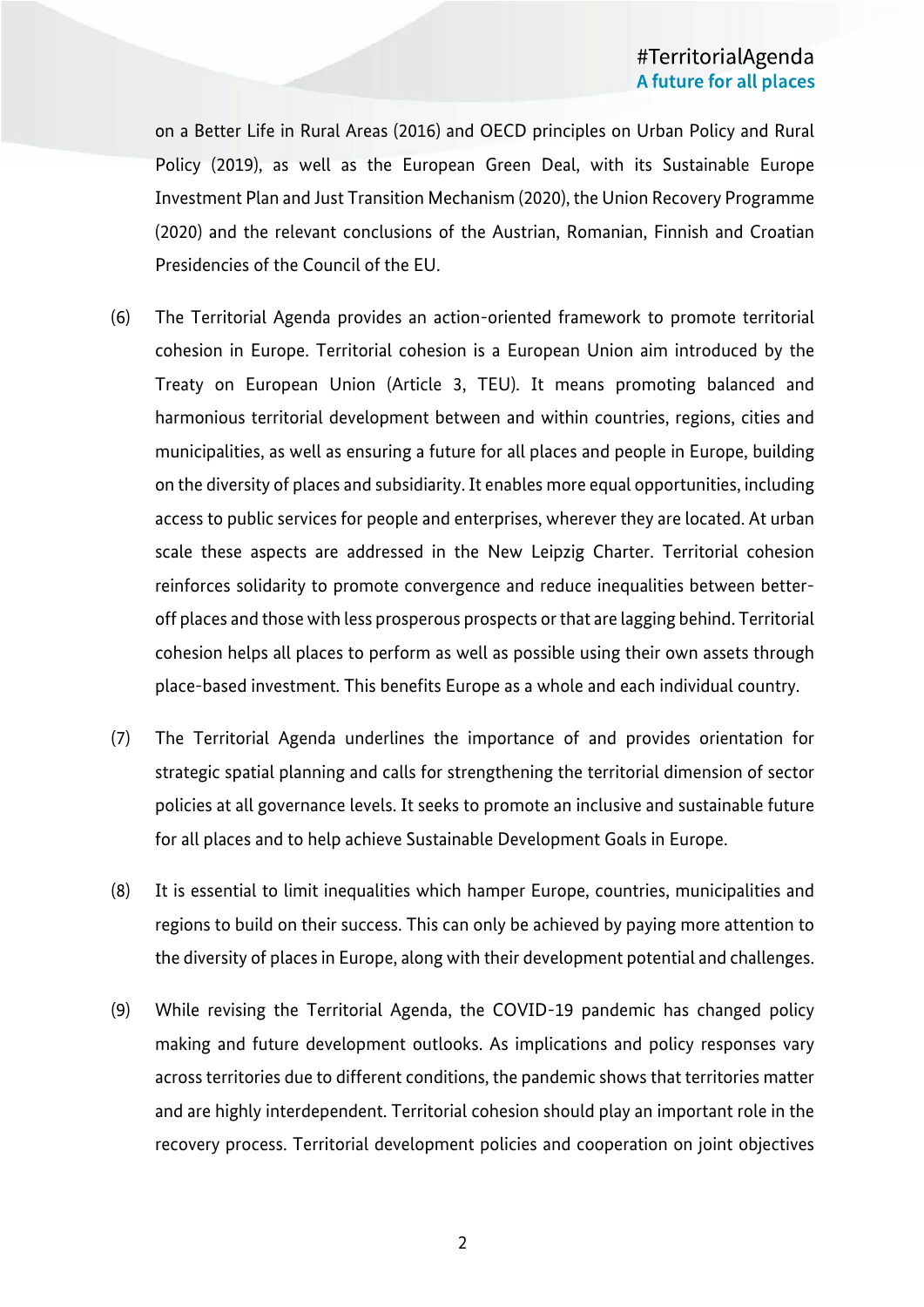are essential to increase the resilience of municipalities, regions and countries, while also strengthening their recovery processes.

- (10) In line with the Treaty on the Functioning of the European Union (Articles 174, 175 and 349, TFEU), all Union policies and actions should contribute to economic, social and territorial cohesion. Working towards sustainable territorial cohesion and limiting inequalities between people and places require joint efforts. For this, sector policies, municipal, regional, national, EU and other authorities, as well as various society groups need to come together. They must cooperate to balance inclusiveness, sustainability, competitiveness and resilience through participative and innovative integrated territorial development.
- (11) Regional and local governments might need external support to ensure inclusive and sustainable development. Such support can be under EU Cohesion Policy and Rural Development Policy within the Common Agricultural Policy, with objectives and investments in all regions. This is of particular relevance for territories with less prosperous future perspectives, those lagging behind and territories suffering from severe and permanent natural or demographic handicaps.
- (12) The European Green Deal with its Sustainable Europe Investment Plan and Just Transition Mechanism, as well as related EU sector policies and work on Long-term vision for rural areas, offer the opportunity to promote synergies between the Territorial Agenda and overarching EU strategies and policies. The Green Deal links green and Just Transition objectives, as it aims at combating unevenly dispersed effects of the energy transition, reducing greenhouse gas emissions and the impact of climate change and other environmental challenges. It aims at turning climate and environmental challenges into opportunities for all places and making the transition just and inclusive for all. Thereby, the European Green Deal offers the opportunity to promote synergies between the Territorial Agenda and overarching EU strategies and policies. It is in line with the idea of territorial cohesion and the place-based approach, building on the diverse potential of all places and improving the overall territorial balance in Europe.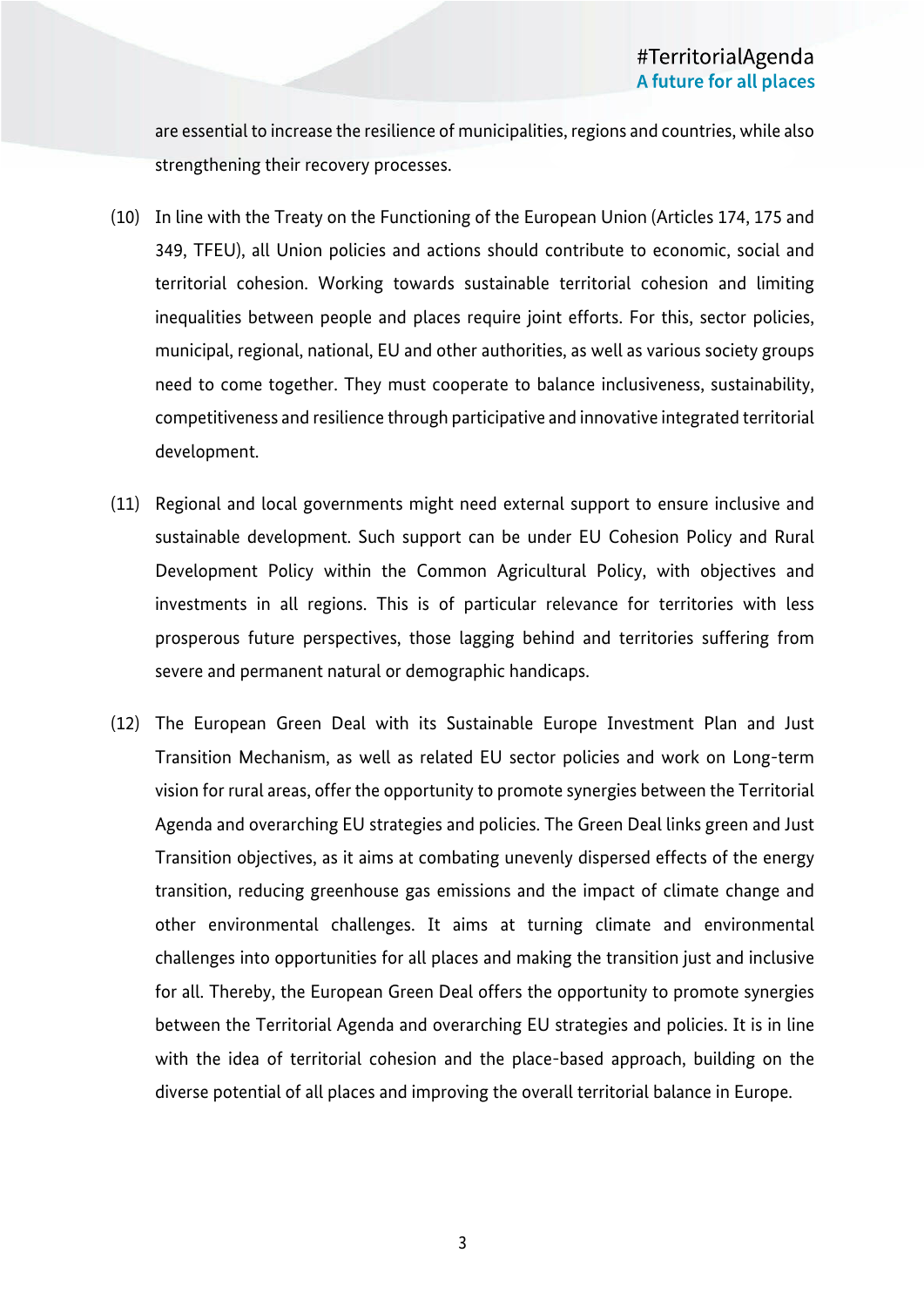- (13) We call on those involved in territorial development and strategic spatial planning at all levels to take on board the Territorial Agenda priorities. We also call on those responsible for designing and implementing sector policies – at all levels of governance – to take these priorities into consideration. Coherence between all EU, national and sub-national policies is important for territorial cohesion. Most policies have significant territorial impacts and influence territorial development opportunities in different ways. Coordinated and place-based policies can significantly increase the coherence and effectiveness of policies and reduce the negative effects of conflicting policies.
- (14) We call upon decision makers and authorities in Member States, regions, metropolitan areas, cities, towns, municipalities, rural areas and other places to contribute to inclusive and sustainable futures for all places and people. Places with common potential or challenges can collaborate in finding common solutions. Places with complementary potential can explore their comparative advantages together to create additional development potential. We shall facilitate their ability to develop more effective policy responses through closer cooperation.
- (15) The place-based approach to policy making contributes to territorial cohesion. It is based on horizontal and vertical coordination, evidence-informed policy making and integrated territorial development. It addresses different levels of governance (multilevel governance approach) contributing to subsidiarity. It ensures cooperation and coordination involving citizens, civil society, businesses, research and scientific institutions and knowledge centres. It ultimately aims to unleash unique territorial potential related to place-based territorial capital, knowledge and assets, while recognising the need for tailored solutions in different types of territories. The development and implementation of European, national, regional and local strategies with a place-based approach will contribute to long-term development and competitiveness for places.
- (16) The Territorial Agenda and the New Leipzig Charter share the place-based approach, policy coordination and effective multi-level policy frameworks as common principles. The Territorial Agenda advocates these as overarching principles for all places and policy sectors. The New Leipzig Charter provides guidance for applying these in cities, urban

4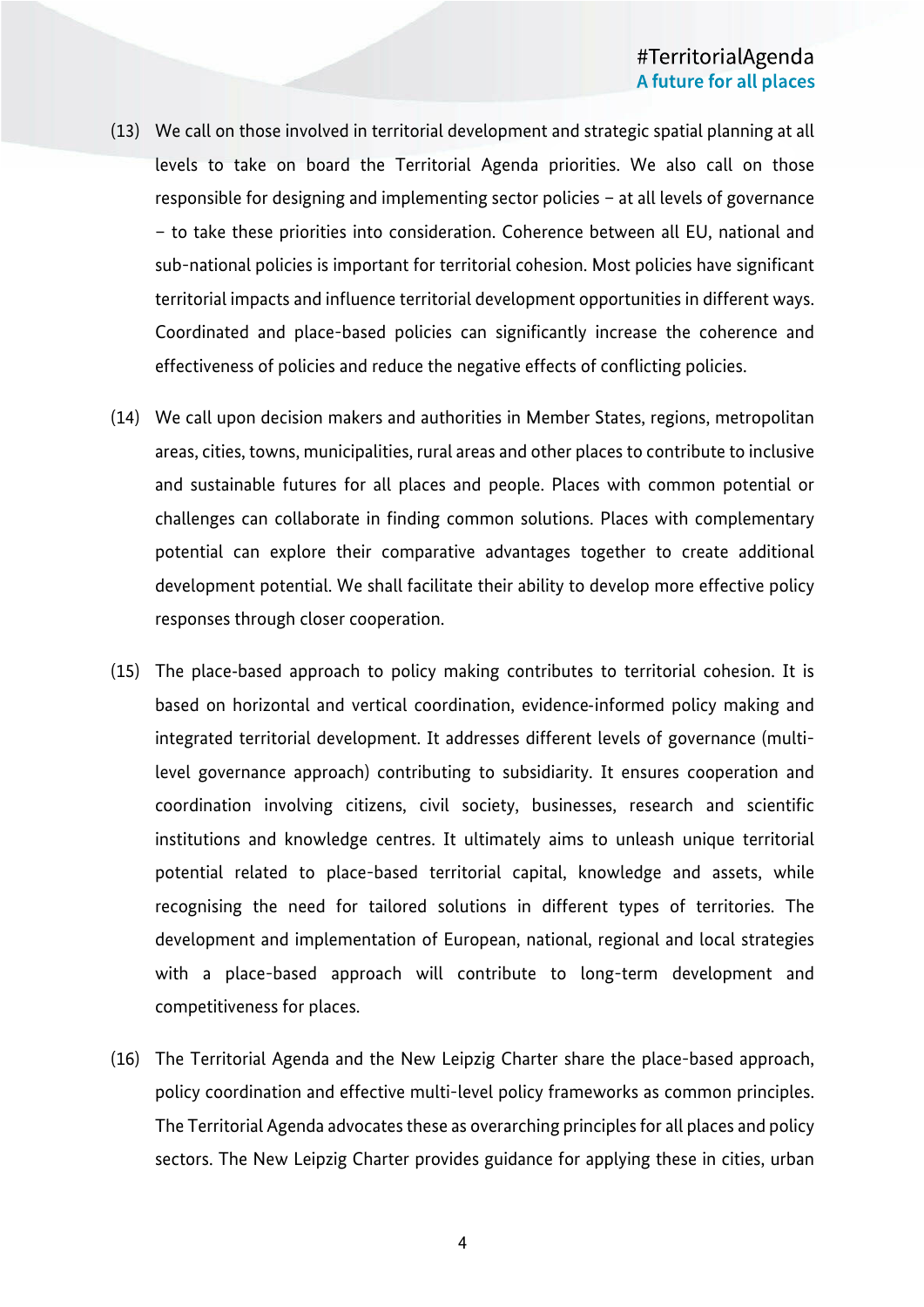areas, their functional regions and peri-urban areas. We therefore support strengthened cooperation between and across spatial levels, including urban-rural partnerships.

- (17) As set out in the New Leipzig Charter, the principles of good urban governance and quality design ensure attractive, inclusive, durable, adaptable places which help make them more pleasant and attractive for people to work, live and enjoy. It is essential that public authorities proactively plan for high quality and inclusive design when considering development in our cities, towns and villages.
- (18) We call upon communities and civil society across Europe to help overcome growing development differences between people and between places. Building bridges between people with different incomes, educational backgrounds, cultures, traditions and religions is key to keeping Europe together. We shall facilitate cooperation and increase solidarity between civil society to reduce segregation and to promote social inclusion as well as using diversity as an asset for everyone's well-being.
- (19) The diversity of places in Europe is an underused potential. Place-based policy making can help release untapped potential. Joining efforts across sector policies, governance levels, places and societal groups is essential for an inclusive and sustainable Europe that offers future prospects for all people and places, protects common livelihoods and shapes transitions.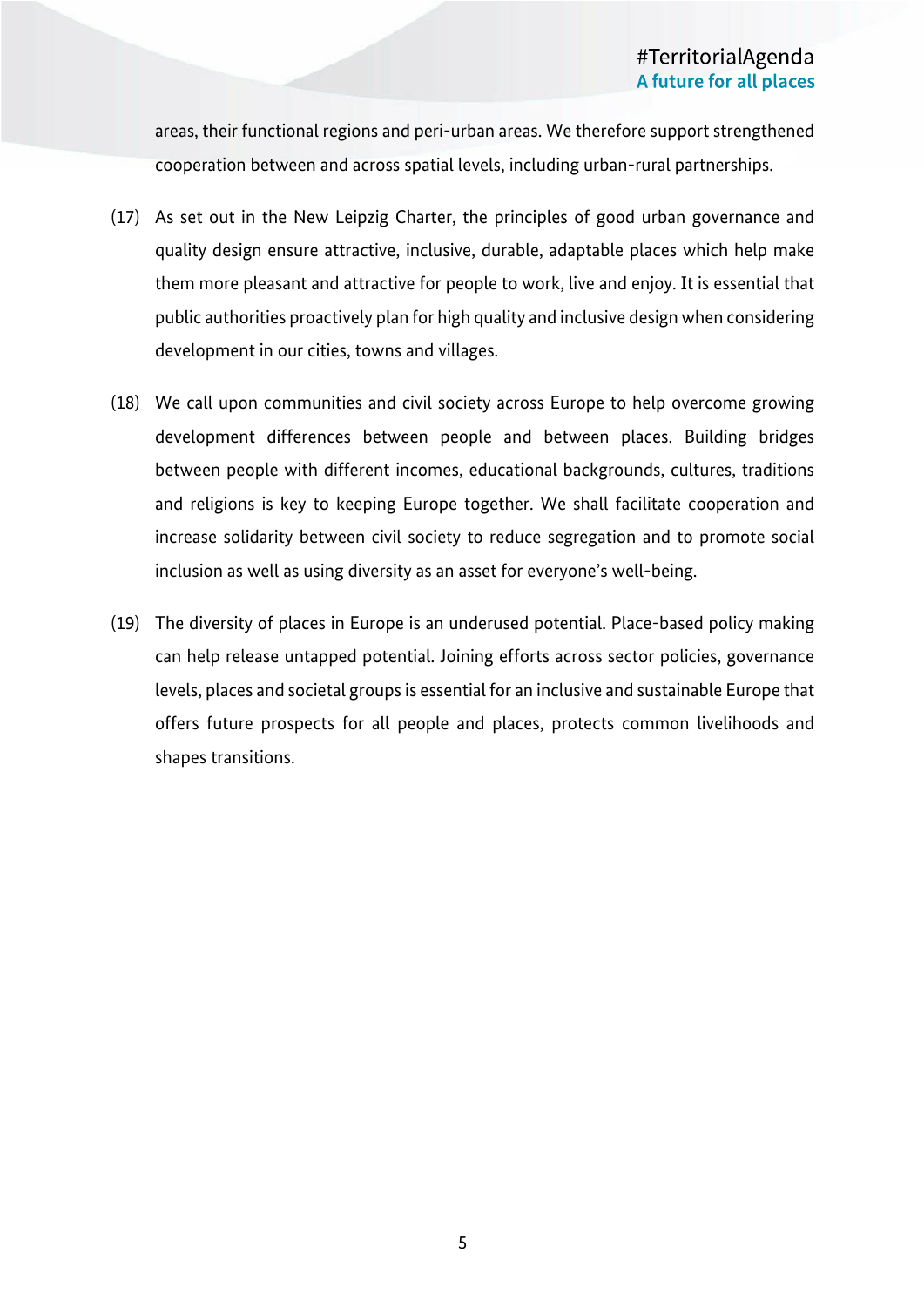- (20) Recent studies, including from ESPON, the European Commission, the European Committee of the Regions, the European Investment Bank, World Bank and other international, national and regional players, highlight that Europe faces major economic, social and environmental challenges but it also has great potential to improve living conditions in all places and for all people. This requires policy responses with a strong territorial dimension and coordinated approaches acknowledging and using the diversity and specificities of places.
- (21) Europe has many different types of places, such as capital regions, metropolitan areas, small and medium-sized towns, peri-urban areas, rural areas, inner peripheries, peripheral areas, northernmost areas, sparsely populated areas, islands, coastal areas, mountainous areas, outermost regions, cross-border regions, macro-regions, areas of demographic decline and areas in economic transformation and industrial transition. These have very different development potential and challenges. At all levels, from sublocal to pan-European, there are increasing economic and social disparities between places and between people along with environmental risks and pressures. These are driven by economies of scale, imbalanced access to markets and qualified labour, as well as disparities in quality of governance and public services. Furthermore, links and flows between places, especially along corridors, affect the possibilities to realise potential or respond to challenges.

### Quality of government and governance

(22) The quality of government and governance processes is an important cross-cutting principle for local, regional, national and European development. It matters for the wellbeing of society and is a prerequisite for long-term sustainable increases in living standards, investments, social trust and political legitimacy. Developing and implementing integrated place-based strategies and investments needs cooperation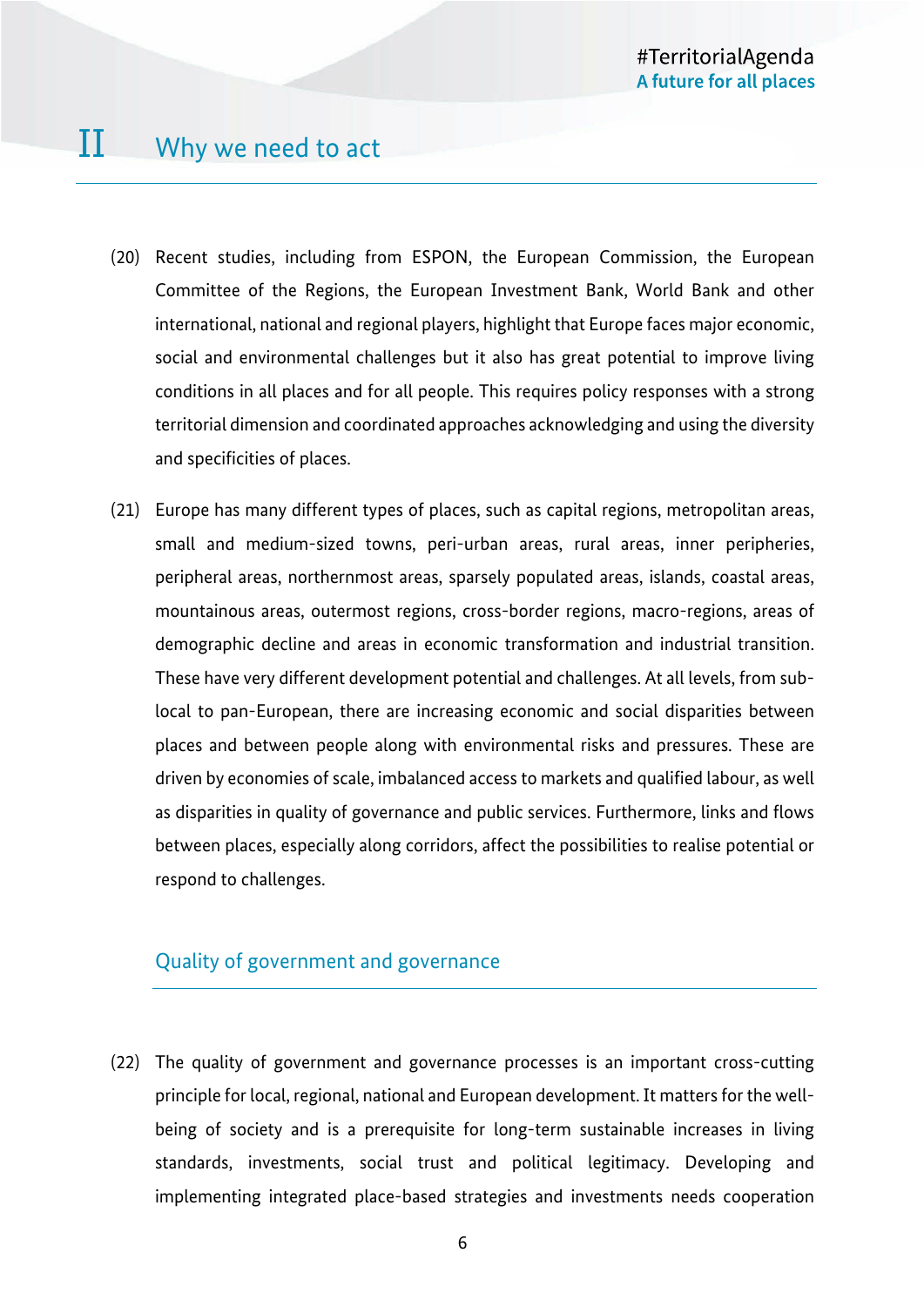across sector policies as well as levels of government and governance, while also engaging local communities. Continuous capacity building at all levels is particularly important to enhance participatory implementation of the strategies.

(23) As highlighted in the Seventh Cohesion Report, the quality of government and governance at all levels varies across Europe. The largest differences are between countries, with variations also within countries. Poor quality of government and governance risks diminishing marginal utility and returns on investments in infrastructure, human capital and technology in the territory.

### People and places drift apart

### Increasing imbalances and inequalities

- (24) Europe's changing social and economic geography is accompanied by increasing inequalities, driving apart people and places. Some societal groups and communities have the perception that European and national objectives and outlooks do not address their concerns and prospects. This is expressed in the 'geography of discontent' debate. Indeed, widening social and economic disparities in Europe have a spatial dimension such as segregation within towns, cities, rural areas or regions, within regions or countries and within Europe. Increasing inequalities and disparities lead to a considerable diversity for future perspectives. The Territorial Agenda emphasises these challenges and brings them to the attention of policy makers.
- (25) Action is needed in the following fields:
- (26) **Quality of life:** The underlying objective of all public policies should be to increase citizens' well-being and quality of life. These go beyond economic performance, living standards and purely material aspects to include access to quality public services, freedom of movement and healthy, resilient and high quality architecture and built environments. They also have a territorial dimension ranging from disparities between neighbourhoods such as social exclusion and urban poverty, to disparities between regions and countries.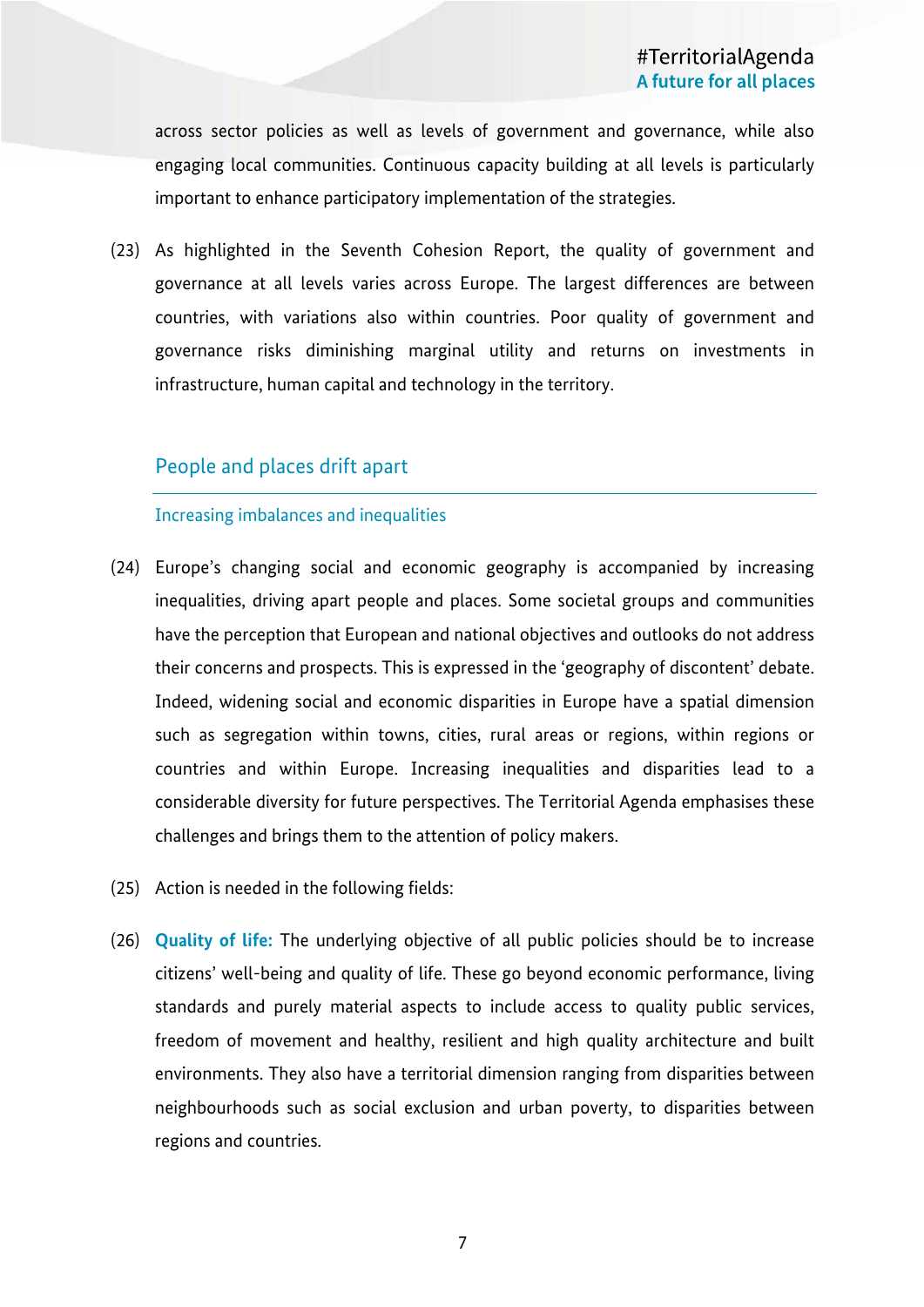- (27) **Services of general interest:** The accessibility, proximity, affordability and quality of public services is important to quality of life and business development. Needs for greater cost-effectiveness and efficient public management can lead to the withdrawal or clustering of services in certain locations. At the same time, expectations of availability and quality increase. Differences in access to services of general interest risk driving service providers, enterprises and social activities to relocate to areas with better access in the medium to long run. New technologies for online services can reduce the sensitivity of peripheral areas to such relocation pressures. At the same time, there are increasing challenges in access to affordable housing in some areas, especially where temporary accommodation and tourism services significantly reduce the housing stock, contributing to homelessness, gentrification and social exclusion.
- (28) **Demographic and societal imbalances:** Ageing, domestic and intra-European migration, including depopulation, pose challenges to Europe's welfare systems and to local and regional development. These demographic dynamics have severe social implications including increased social exclusion and inequalities, as well as challenges for public service provision, labour markets and housing. Ageing and migration point to further concentration in urban areas along with depopulation in rural and peripheral areas. This especially concerns remote areas that lack access to public services and economic and social opportunities. Extra-European migration flows, including outmigration of young and talented people and immigration of refugees, may exacerbate these challenges.
- (29) **Digitalisation and the 4th industrial revolution:** Digitalisation and disruptive technologies will shape economic and societal development in Europe. The 4<sup>th</sup> industrial revolution will lead to fusions of technologies and the lines between physical, digital and biological systems becoming blurred, transforming the labour market significantly. Economic concentration and new technical solutions rapidly rolled out across the world increasingly create 'winner takes all' economies. This gives an additional relevance to regions and urban agglomerations in economic transition. Public authorities and decision makers need to constantly innovate and engage in stakeholder dialogues to prepare for transitions and to shape policies effectively. This also requires taking into consideration data protection and privacy rights, digitalised government and European digital transformation. Divides in education, digital skills and broadband access are a major factor in increased territorial inequalities. The elderly and people living in remote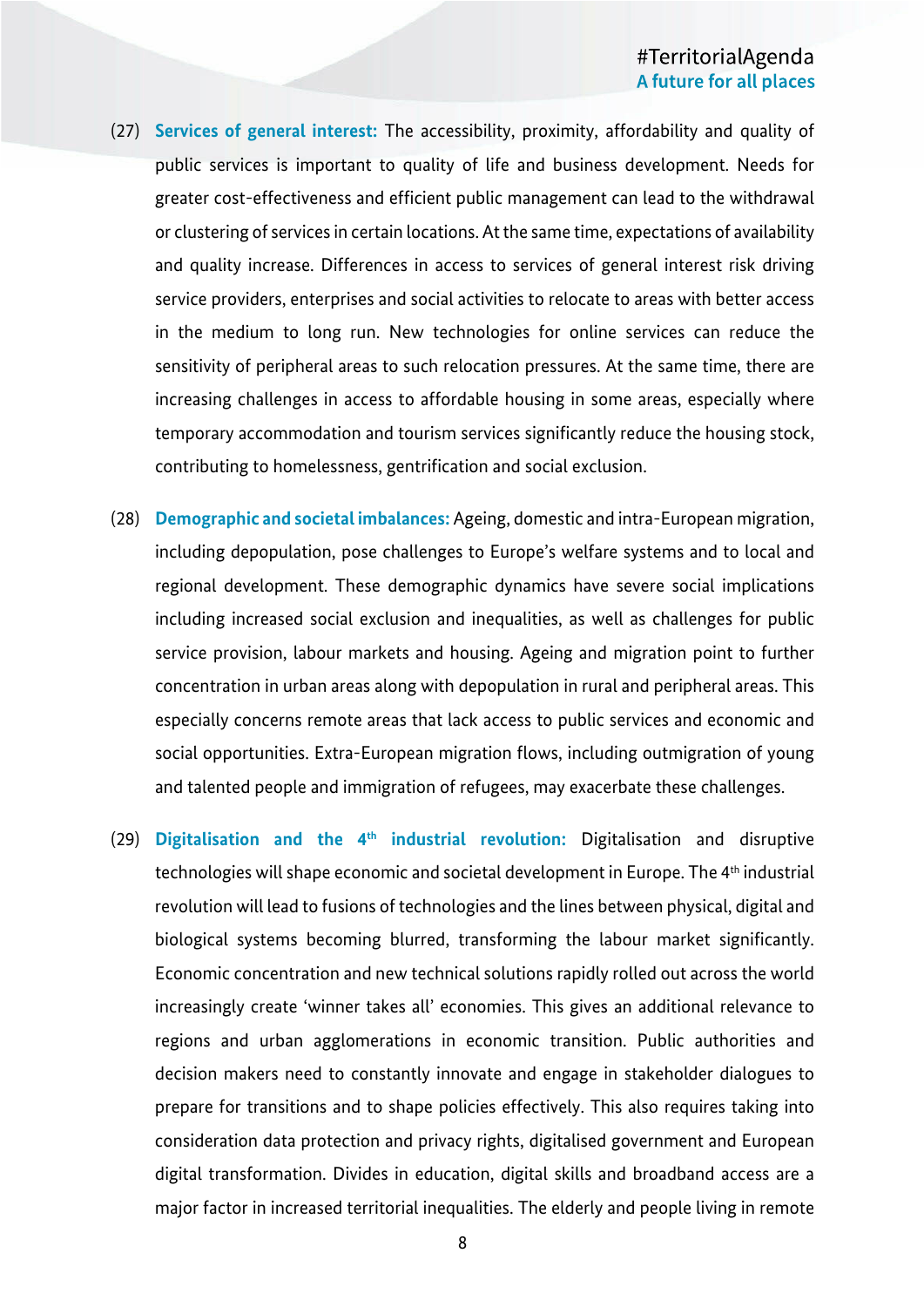rural areas (e.g. in mountainous areas or on islands) are often at risk of being excluded from digital transformation processes.

- (30) **Employment and economic development:** Local and regional economies in Europe are highly interconnected and interdependent through complex value chains. Economic and employment prospects are affected by local development conditions beyond the influence of local, regional, national and European decision makers. Some places tend to have better economic performance and employment opportunities, e.g. due to higher levels of competitiveness, financial and investment capacity, attractive conditions for investments, favourable business climates, developed regional infrastructures, effective regional innovation systems, higher levels of research, development and innovation activities, access to good education, skilled labour force, as well as good entrepreneurial and natural environments. This reinforces the relative position of better-off places and further perpetuates disparities and imbalances. Another important aspect is the urban growth and polycentric development.
- (31) **Interdependencies between places:** While some places in Europe are drifting apart, there are also growing interdependencies between places. These positive and negative externalities mean developments in one place affect potential in another, so changes in one part of Europe can affect other parts of the continent. These interdependencies are most visible in the concentration of economies and increasing disparities between flourishing (often metropolitan) areas and declining (often rural) areas. It is visible in the persistent core-periphery division in Europe and nationally. Internal and especially EU external borders have disparities and differences in legal, social and political systems that affect local and regional development. Barriers to integration between places can result in underutilised human, cultural, economic and ecological resources in border regions, exacerbating their peripheral position and social exclusion.
- (32) **Global embeddedness:** Europe is highly interwoven in the global economy. Local and regional development in Europe is affected by global strategies as well as geopolitical and socio-economic developments beyond the influence of local and regional decision makers, including dynamics in Eurasia and the Mediterranean. Many European citizens and enterprises participate in worldwide social and economic networks. Consequently, development in European regions, metropolitan areas, cities and towns is linked to other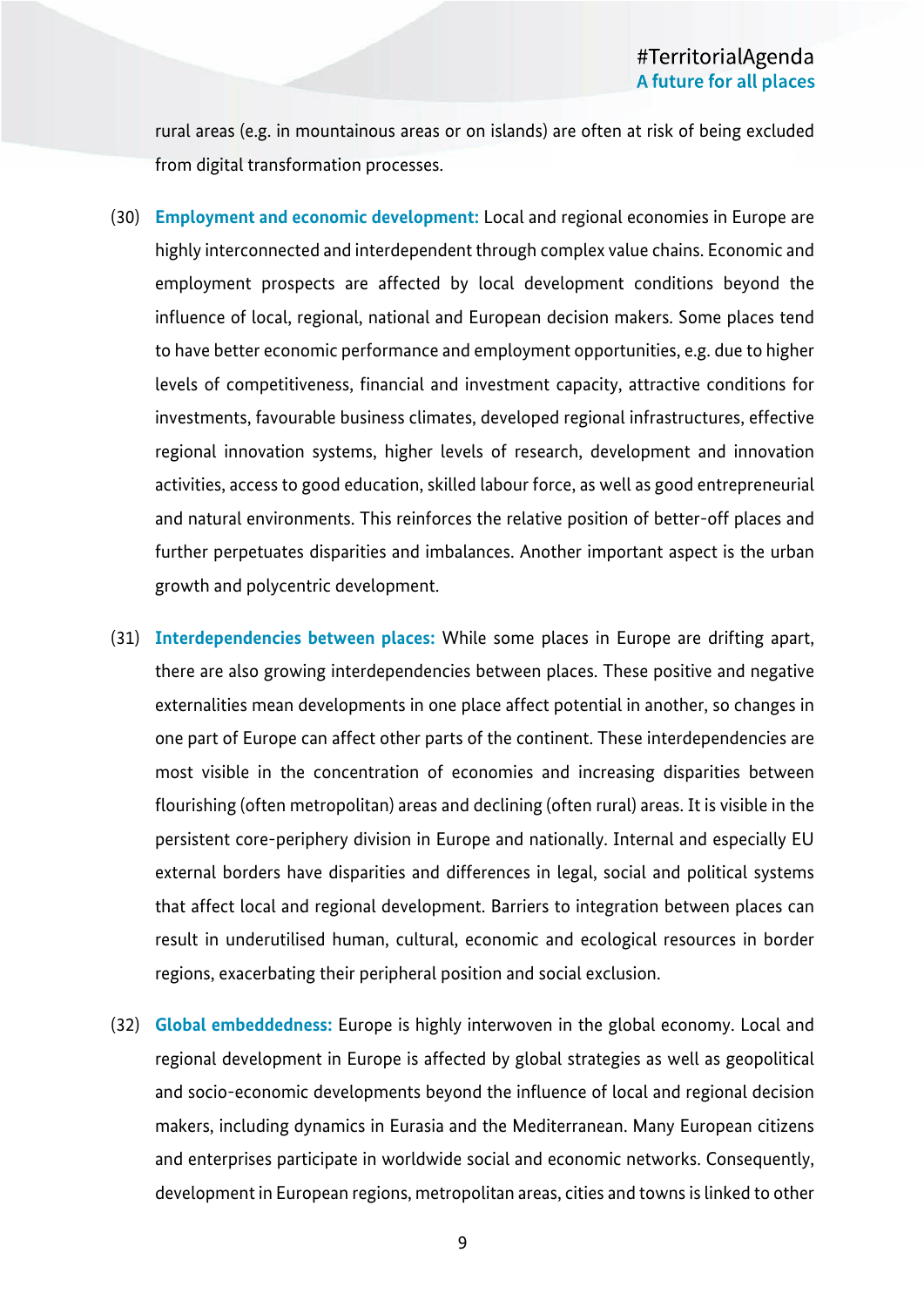places and the flows of goods, services, investments, people and ideas around the world. In short, exogenous developments influence development perspectives for places in Europe. Neither the potential nor the vulnerabilities linked to global developments are equally distributed across Europe. Moreover, the COVID-19 pandemic has exposed the fragility of global supply chains and a lack of resilience in several economic sectors and territories.

### Sustainable development and climate change

### Increasing pressures on the environment

- (33) Global sustainable development challenges are highly relevant for local and regional development and living conditions in Europe. This especially concerns climate change, environmental degradation and the transition to a climate-neutral economy. The growing urgency to address climate change, resilience and a transition to more sustainable development is emphasised in political and societal debates as underlined by the United Nations 'Sustainable Development Goals'. These concerns are strategically translated into an EU agenda through the European Green Deal and European Semester country reports. A transition to sustainable development holds different potential and challenges for different rural areas, towns, cities and regions.
- (34) Action is needed in the following fields:
- (35) **Climate change:** The impacts of climate change vary considerably across European geographical regions with different degrees of vulnerability. The increased risks of sealevel rise, heat waves, forest fires, drought, desertification, other land and soil degradation, floods and other natural and mixed natural and technical hazards call for place-based responses, cooperation and coordinated policies. Climate change mitigation and adaptation actions can even bring new development opportunities for places. This can concern agriculture, the bioeconomy, green, blue and circular economies, and renewable energy production. Climate change impacts as well as mitigation and adaptation actions depend on the territorial context and require tailor-made responses at all levels.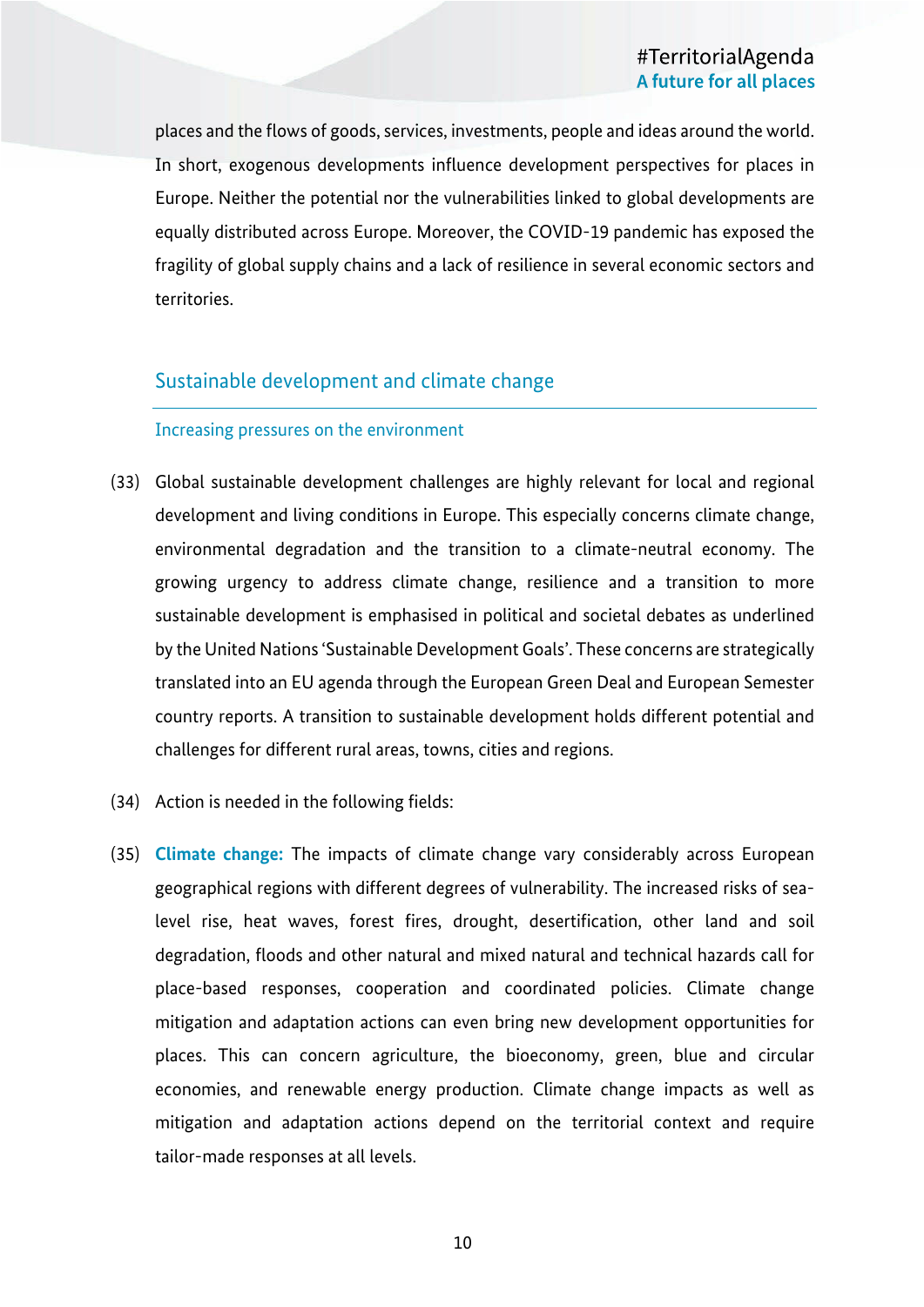- (36) **Loss of biodiversity and land consumption:** The rapid man-made loss of biodiversity poses severe risks to ecosystems and long-term living conditions. This affects livelihoods, quality of life and local economies. Increasing land and coast take and use, soil sealing and urban sprawl reduce open spaces, biodiversity and fertile soil, while also contributing to urban heat islands impacting the functioning of ecosystems. At the same time, abandoned, derelict and underused sites offer potential for land-use changes.
- (37) **Air, soil and water quality:** This is essential for human well-being. Air pollution, noise, contaminated soil and polluted ground and surface-water bodies cause serious health problems that can correlate with social inequality. There are disparities in access to clean air, water and soil not only between countries and regions but also between urban and rural areas, as well as inside towns, cities and metropolitan areas.
- (38) **Secure, affordable and sustainable energy:** European citizens and enterprises need access to sustainable, secure and affordable energy supplies. This is important for local and regional development. Significant imports from third countries vulnerable to economic or political instability increase problems for energy security. Volatile energy prices and rising emissions highlight the need for sustainable and resilient solutions such as renewable energy, greener, decarbonised economic activities and other measures increasing energy efficiency and reducing energy consumption. Insufficient energy infrastructure and dependence on existing networks call for diversified energy production and supply, as well as energy market development and integration.
- (39) **Just transition:** Achieving a climate-neutral economy by 2050 requires decarbonisation actions all over Europe. The economic, environmental and social costs of this transition are particularly high for territories and populations most heavily dependent on fossil fuels and industries emitting significant greenhouse gases. The objective of just transition is to ensure that progress towards a climate-neutral economy happens in a fair way, leaves no one and no place behind, and delivers a high quality of life for all. Investments are needed for the territories negatively affected by the transition process by enabling regions and people to address the social, economic and environmental impacts of the transition towards a climate-neutral economy by 2050.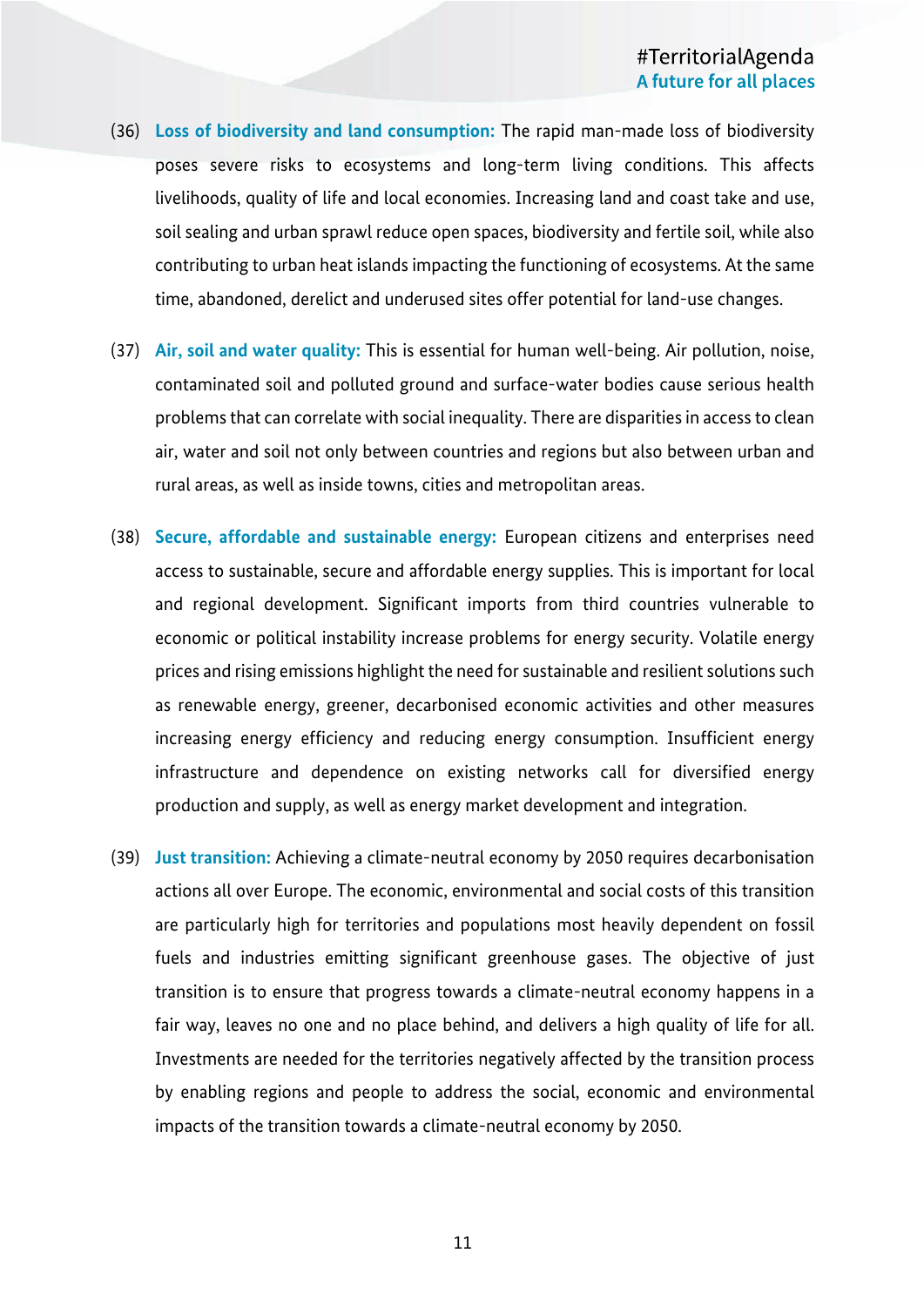- (40) **Circular value chains:** The circular economy is an important objective for a carbon/climate-neutral economy. The circular economy aims to close material and energy loops through long-lasting design, maintenance, repair, reuse, remanufacturing, refurbishing and recycling. Industrial symbiosis processes in regional value chains are important. The transition of Europe's economies towards a place-based circular and carbon/climate-neutral model has a territorial dimension and can strengthen functional regions. Economic prosperity in places depends on the competitiveness and creativity of their enterprises and start-ups as well as on local assets, characteristics and traditions, cultural, social and human capital and innovation capacities. In general, urban areas are better positioned to pick up related trends than sparsely populated areas and inner peripheries which often lack critical mass. Towns and smaller cities as well as places with high levels of craftmanship might nevertheless benefit from a circular economy in terms of repair, reuse and sharing activities at local and regional level.
- (41) **Nature, landscape and cultural heritage:** Natural and cultural heritage are local and regional development assets that offer unique opportunities for development and highquality living environments. Sustainable and effective use of resources should benefit local communities and promote local business opportunities. Overexploitation of these assets however can threaten a local or regional economy. Urbanisation, intensive agriculture and fisheries, energy production, mining, industrial activities, transport and other infrastructure developments, particularly when uncoordinated, can cause severe problems. Increased and uncoordinated exploitation of maritime space and marine resources may impact sustainable development, while changes in land and sea use, urbanisation and mass tourism threaten cultural assets and landscapes and may fragment natural habitats and ecological corridors.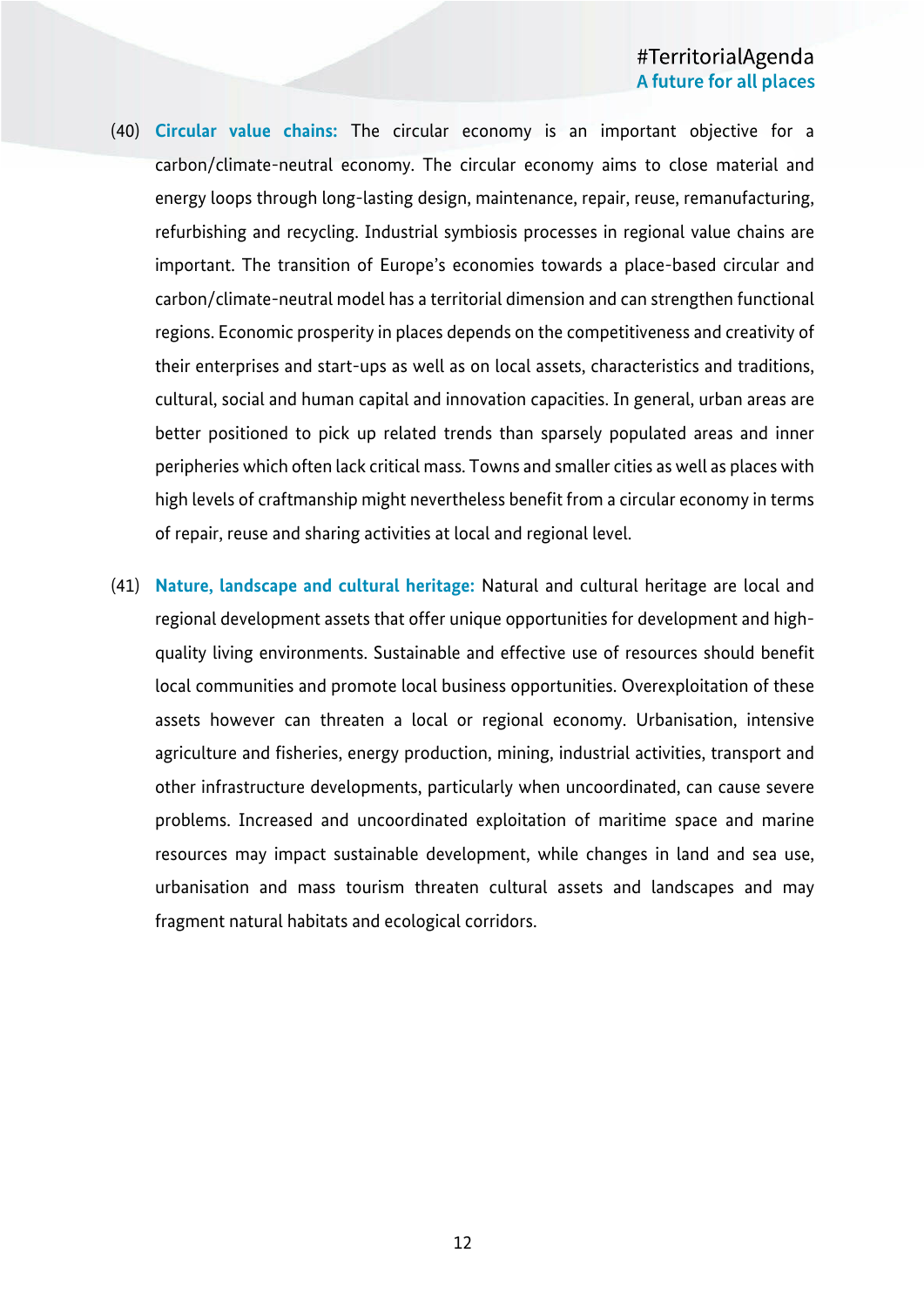### Need to act

(42) In Europe, growing inequalities between places and between people as well as unsustainable developments have reached a critical level. Increased concerted action at all geographical and governance levels is needed to ensure positive future perspectives for all people, communities and places in Europe. It is time to better understand and adequately address territorial impacts of sector policies. We seek to contribute to sustainable development and to keeping Europe together by delivering on the following territorial priorities for Europe.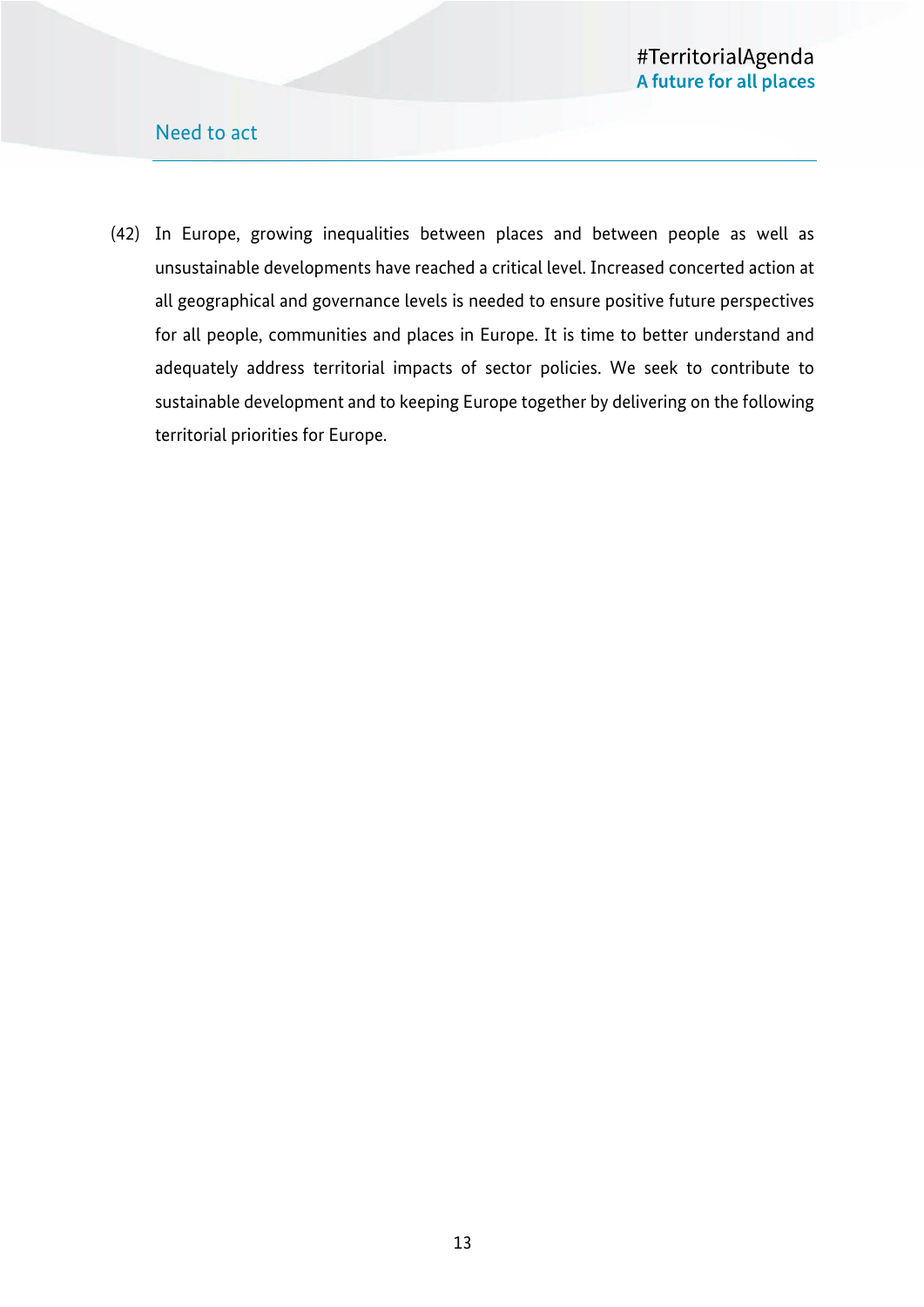# III Territorial priorities for Europe

- (43) Ensuring a sustainable future for all places and people in Europe requires actions based on:
	- a common understanding that development needs and impacts of future developments differ between places in Europe, which can be increased through exchanges of knowledge and experiences gained from specific solutions and their related support schemes; and
	- cooperation and coordination between places, levels of governments, policy sectors and societal groups to address complex issues and utilise diverse potential, including through EU Cohesion Policy, Rural Development Policy, Interreg, or other tools enhancing integrated territorial or local development.
- (44) We therefore define two overarching objectives, a Just Europe and a Green Europe, which have six priorities for developing the European territory as a whole, along with all its places:

### A JUST EUROPE

### that offers future perspectives for all places and people

(45) The priorities for a Just Europe underline the territorial dimension and spatial planning contributions to overarching policy priorities. These priorities include economic, social and territorial cohesion, the European Pillar of Social Rights, a Europe closer to citizens, a more inclusive, sustainable and integrated development of places, Just Transition and territorial integration in Europe.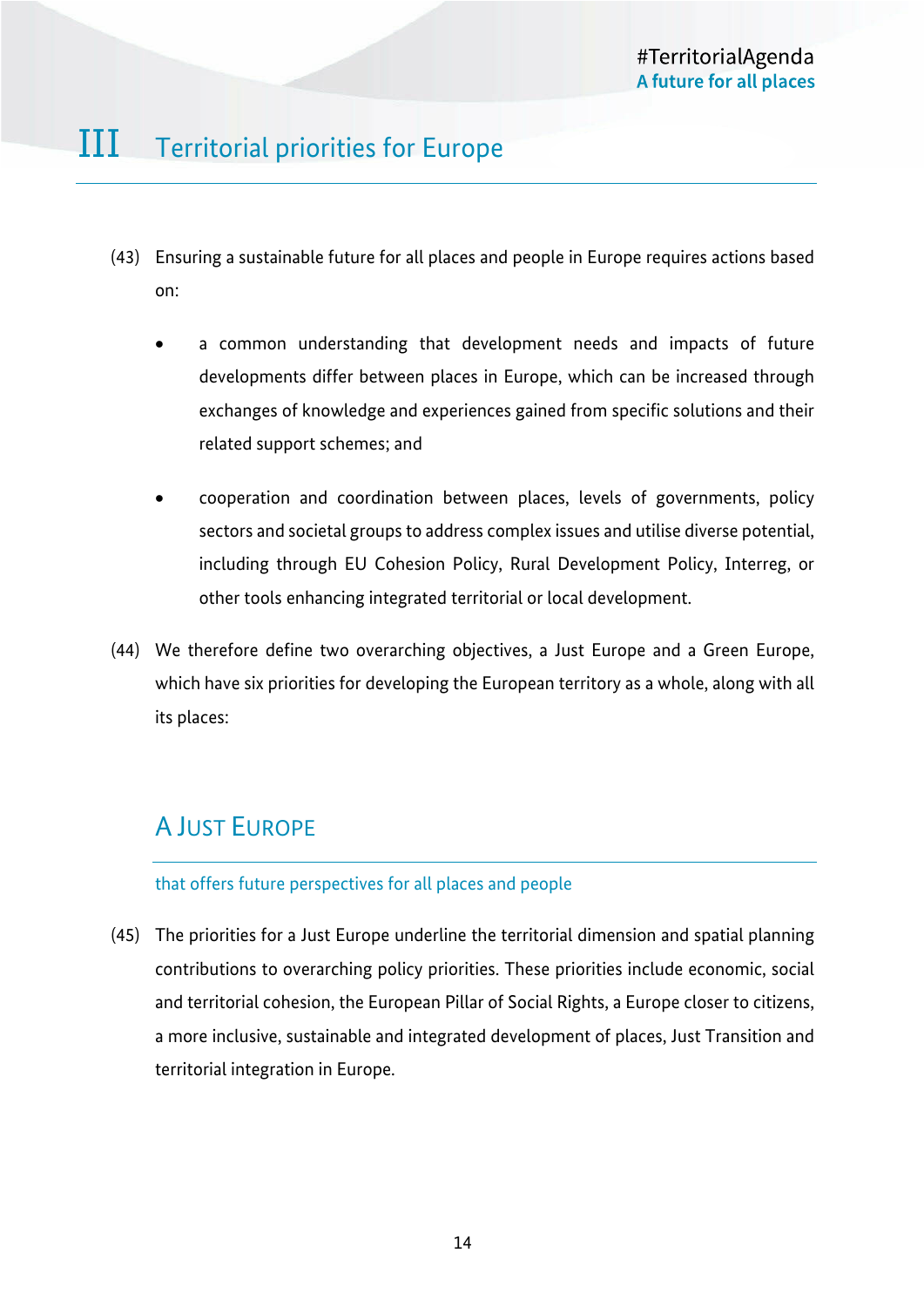### BALANCED EUROPE

### Better balanced territorial development utilising Europe's diversity

- (46) Europe's territorial diversity offers considerable development potential. This can contribute to better balanced territorial development, counteracting excessive concentration, strengthening secondary growth poles and reducing inequalities between people and between places. Cooperation in polycentric networks of cities, metropolitan areas and regions contributes to spreading development potential more optimally. Therefore, we will take action to encourage neighbourhoods, communities, municipalities, counties, regions and Member States to cooperate on responses to global societal challenges and improving working, living and business conditions in all places as well as strengthening socio-economic prosperity, innovation capacity, positions in global value chains and global competitiveness across Europe.
- (47) Polarisation between Europe's core and its periphery, its capitals, metropolitan areas, cities, towns, rural areas and areas with geographic and demographic specificities undermines balanced territorial development. Small and medium-sized towns especially have underexploited potential to cushion polarisation. They play a crucial role in regional economic development and social well-being, particularly with national and international accessibility and adequate access to services at local and regional level. Polycentric networks can also contribute to more sustainable transport. We invite policy makers from all levels to promote polycentric development models that offer a role for all places.
- (48) Europe has diverse territories, such as coastal zones, islands, mountainous areas, inner peripheries, plains, river valleys and lake basins. All these territories have unique development challenges and potential, though remoteness and the distinct characteristics of outermost regions mean they face particular development challenges. We will take action to encourage decision makers at all governance levels to unleash the unique potential of territories with specific geographies and adequately address the constraints of these areas through integrated and cooperative approaches.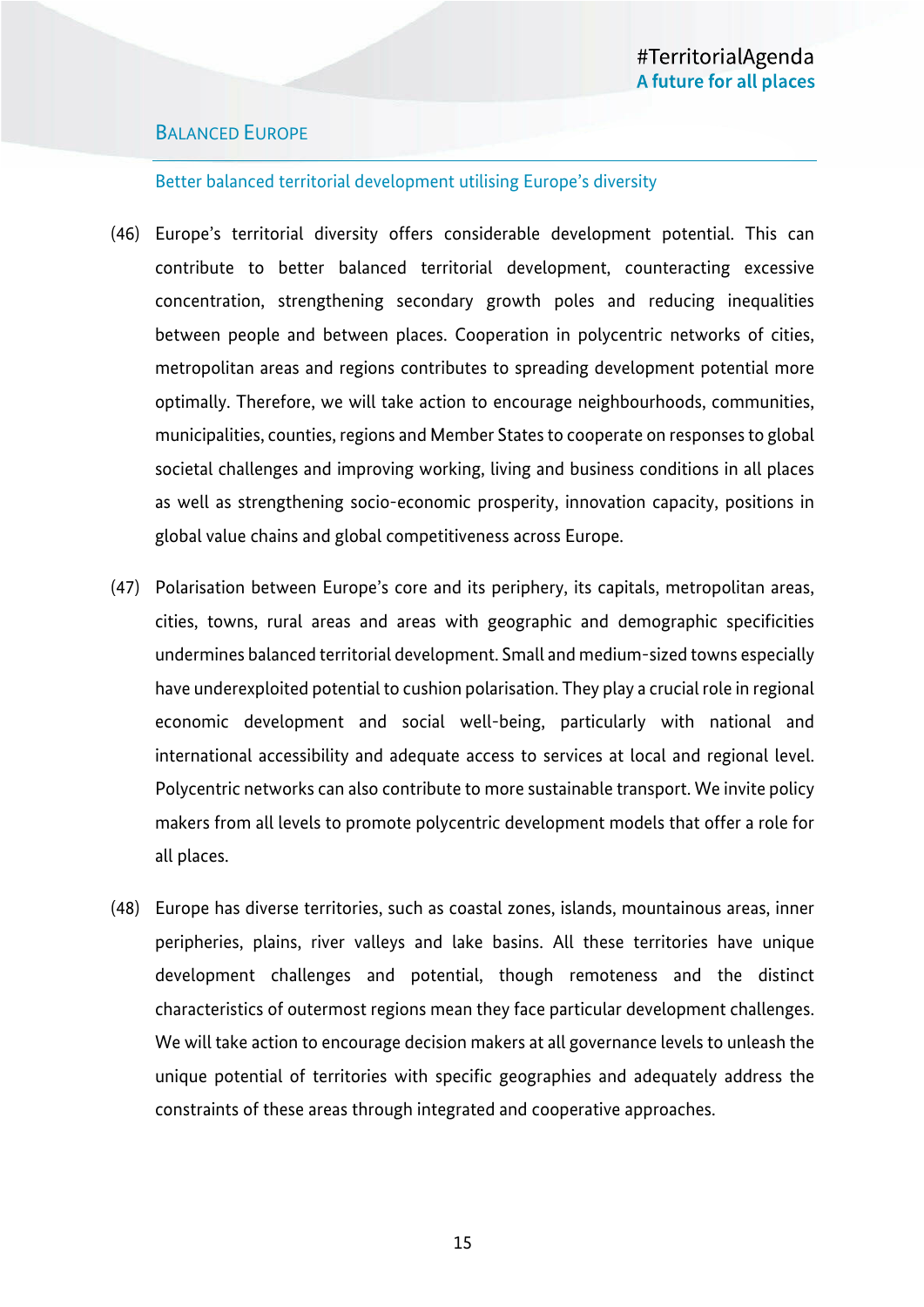### FUNCTIONAL REGIONS

#### Convergent local and regional development, less inequality between places

- (49) Cities and towns of all sizes are motors of economic and social development and attractive places for living, working, visiting and investing. Cooperation and networking within and between cities, towns and their surrounding areas in the same functional region create development perspectives for all places taking into account the need to promote urban-rural linkages. Such functional regions often break with existing administrative delineations. They differ according to functional character and interconnection, are highly dynamic and can shift over time. Decision makers in cities and towns looking beyond their administrative borders to cooperate with their surrounding areas can help their places serve as motors for intra-regional growth. This is to the benefit, rather than at the expense, of their surrounding communities and rural areas. Together cities, towns and their surrounding areas can ensure a healthy and affordable living environment, avoiding further urban sprawl and reducing land take. We will search for dialogue with decision makers in cities and towns of all sizes to apply an integrated multilevel governance approach. This means involving people from different governance levels, in particular local and regional ones, as well as diverse policy sectors and societal groups.
- (50) Europe has diverse urban, peri-urban, rural, peripheral and sparsely populated areas. Some of these suffer from segregation or face severe depopulation. Their development is closely related to unique local characteristics and relationships with other places, accessibility and access to public services, education opportunities and internet connections, diversified economic activities and entrepreneurship as well as their ecological functions and ecosystem services. At urban scale these aspects are addressed in the New Leipzig Charter. We will engage with local and regional decision makers to strengthen cooperation on long-term place-based strategies for these areas and address sustainable functional links between neighbouring areas, including through spatial planning and instruments of EU Cohesion Policy, Rural Development Policy and EU policies such as integrated territorial investments (ITI), community-led local development (CLLD - LEADER) or any other tools enhancing integrated territorial or local development. These may already exist in the territory.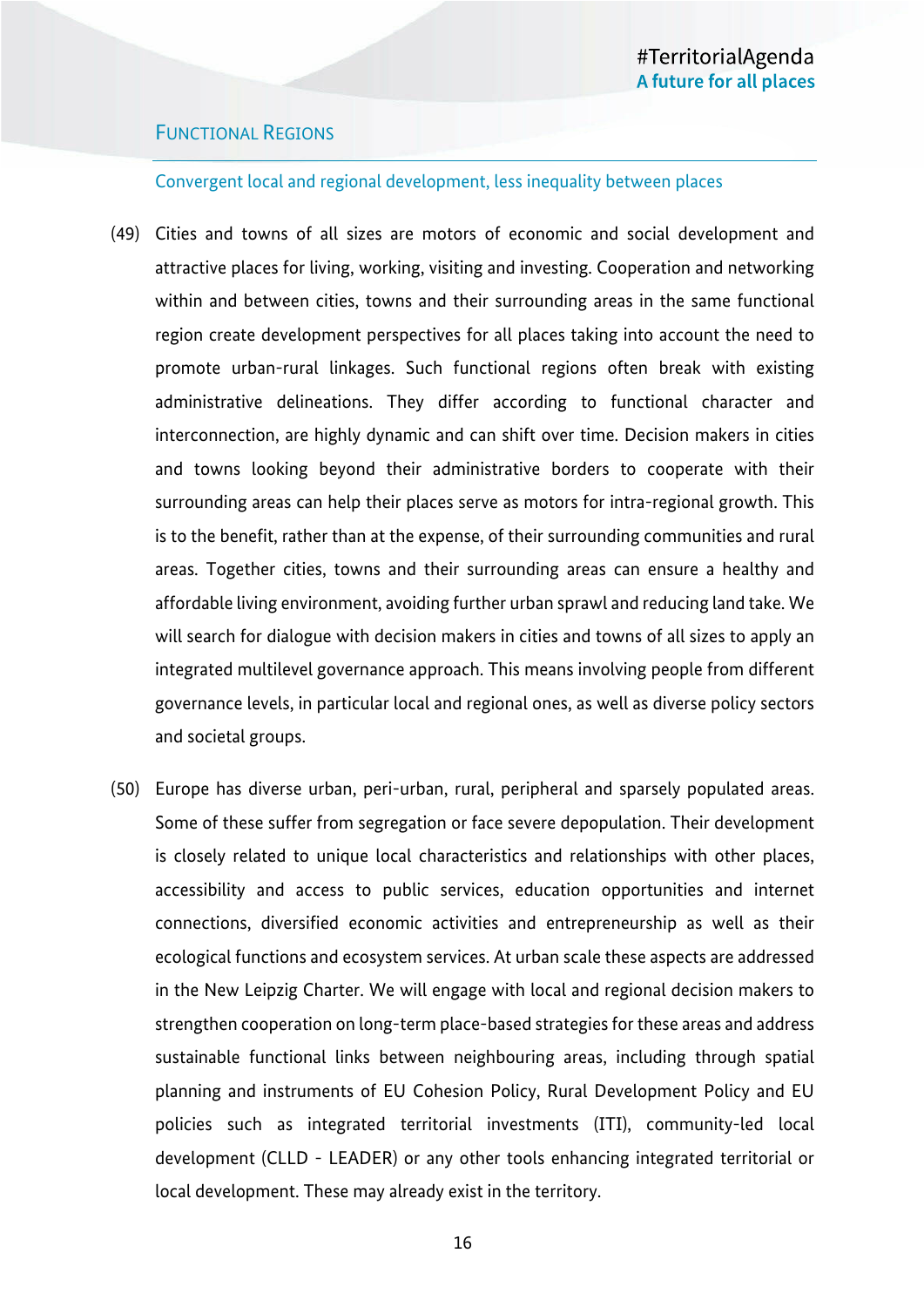### INTEGRATION BEYOND BORDERS

### Easier living and working across national borders

- (51) Territorial and maritime cooperation between places in different countries helps make better use of development potential and address common challenges. Joining forces beyond borders, including Interreg programmes and projects, can create critical mass for development and promote synergies while diminishing economic, social and environmental fragmentation and negative externalities. This includes ecosystems, natural and cultural heritage, labour markets, public service provision and city networks divided by internal, external, land or maritime borders. We will take action to embed stable cross-border, transnational and interregional cooperation in macro-regional, national, regional and local development strategies. Examples of stable approaches that facilitate cooperation between administrative areas beyond single projects include strategic Interreg cooperation, Initiative on Knowledge and Innovation Communities by the European Institute of Innovation & Technology (EIT KIC Initiatives), Smart Specialisation Strategy (S3) platforms, EU Strategic Value Chain Consortiums, Horizon Europe cooperation, European Groupings of Territorial Cooperation (EGTC), mainstream EU Cohesion Policy programmes, macro-regional strategies, intermetropolitan cooperation, functional regions governance, cross-border planning and legal cross-border agreements. We also support the development of new strategic documents, where needed, and the promotion of co-development, involving citizens across borders.
- (52) There remain many legal and administrative obstacles to deepening cooperation beyond borders. We will intensify the dialogue with policy makers at all governance levels to coordinate national sector policies between countries and to diminish existing obstacles to cooperation.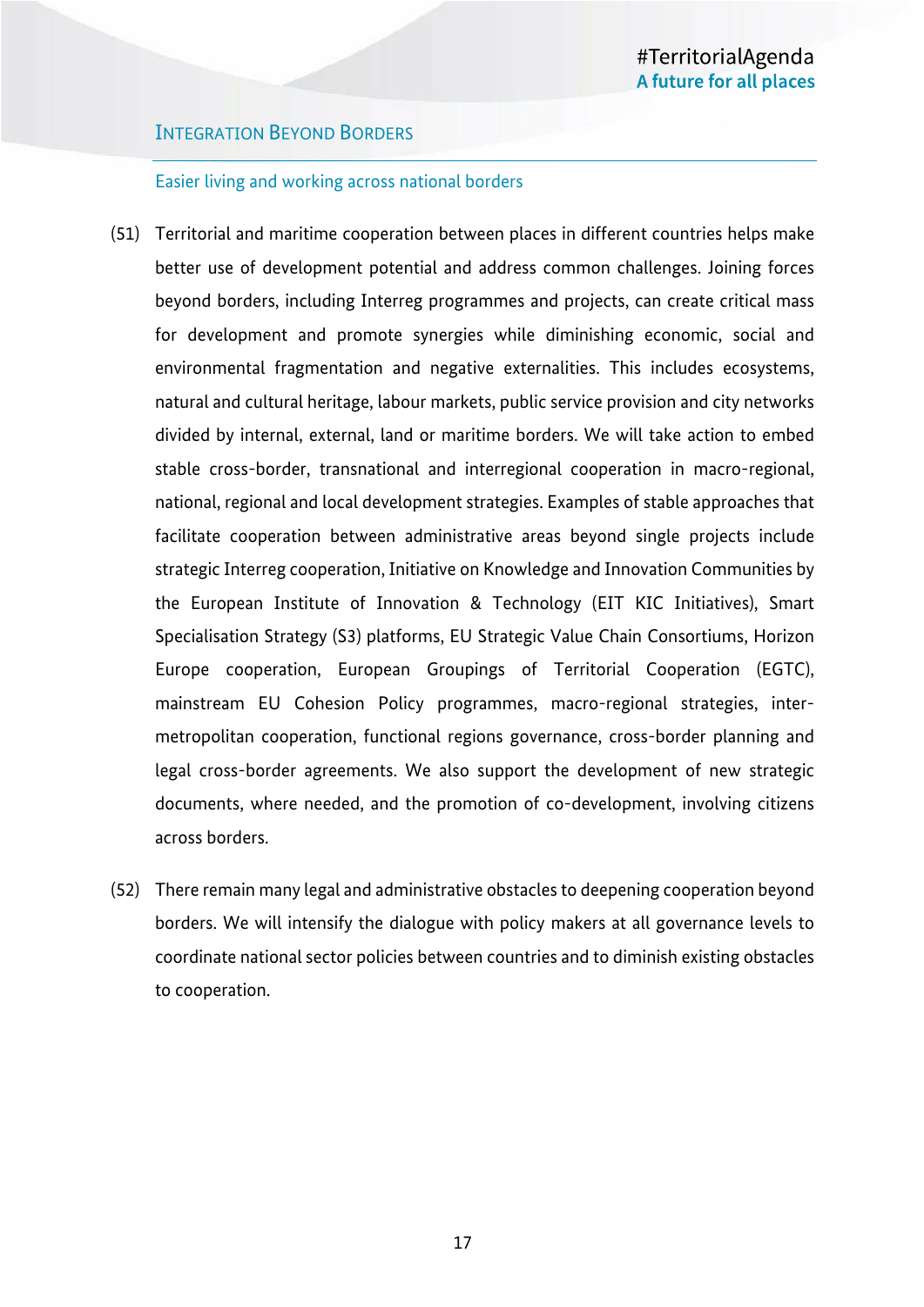### A GREEN EUROPE

#### that protects common livelihoods and shapes societal transition

(53) Green Europe priorities underline the territorial dimension and spatial planning contributions to overarching policy priorities such as the United Nations Sustainable Development Goals, the Convention on Biological Diversity, the European Green Deal, the Paris Agreement, the EU Biodiversity Strategy for 2030, the European Landscape Convention and the EU Forest Strategy. Other relevant priorities concern Europe fit for the digital age, sustainable mobility and a fully integrated European transport network, the transition to a circular economy in Europe and the application of an ecosystembased approach.

### HEALTHY ENVIRONMENT

### Better ecological livelihoods, climate-neutral and resilient towns, cities and regions

- (54) Ecosystems, including agricultural, forest, grassland, fresh water and marine ecosystems, are fundamental to human existence and important for long-term sustainable development. It is a joint responsibility to ensure that they are sustainably accessible to the wider public, well-functioning, resilient, enhanced, in healthy conditions and that they generate income for local populations and businesses. This helps mitigate climate change, combat the loss of biodiversity, ensure the provision of ecosystem services and raise public awareness of all the above. Integrated management is particularly important, taking into consideration different geographical specificities. We support the development of nature-based solutions as well as green and blue infrastructure networks that link ecosystems and protected areas in spatial planning, land management and other policies, and the development of new crisis management tools to increase places' safety and resilience.
- (55) Climate change and a loss of biodiversity risk eroding livelihoods. Risk and disaster management as well as prevention measures are important to building resilient communities. We will respect the natural limits of Europe's common livelihoods and increase the resilience of all places impacted by climate change. This can be done by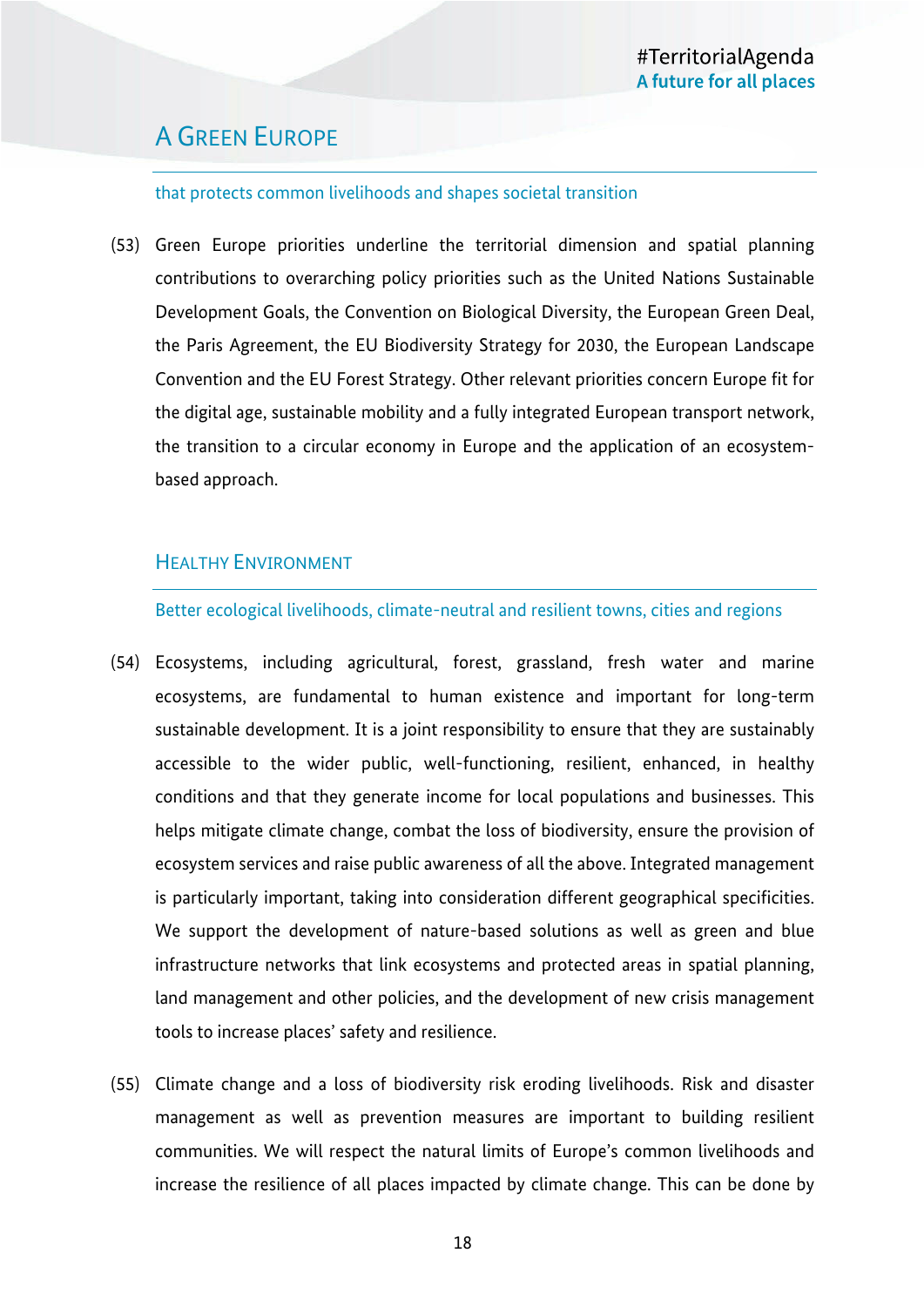developing local and regional strategies for climate-neutral towns, cities and regions. Possible mitigating and adaptive actions include promoting sustainable land-use, open spaces and public green areas, restoring degraded land and coastal areas, combatting deforestation and preserving oceans and water bodies. Other actions can involve preventing urban sprawl and urban heat islands, implementing green infrastructure, improving air quality, ensuring no net land-take by 2050, strengthening the delivery of ecosystem services and improving the integration of terrestrial and maritime spatial planning.

(56) Europe's natural and cultural heritage is a unique and diverse asset to be protected, managed and further developed. Areas rich in natural and cultural heritage or unique landscapes need to make best use of these assets and their untapped potential. They need to balance nature conservation, sustainable use of natural resources and economic development, including by creating environmentally friendly jobs, fostering community growth and well-being, or working with innovative social entrepreneurs. We will concentrate on strengthening awareness and empowering local and regional communities to protect, rehabilitate, utilise and reutilise their (built) environments, landscapes, material and immaterial cultural assets and other unique values through instruments of EU Cohesion Policy, Rural Development Policy, spatial planning or any other tools enhancing integrated territorial or local development among others. These may already be effectively present in the territory.

### CIRCULAR ECONOMY

### Strong and sustainable local economies in a globalised world

(57) Circularity means managing material, water and energy flows. It includes reusing and recycling products including buildings, building materials and wastewater based on life-cycle assessment and energy renovation for buildings. The transition of Europe's economies towards a place-based circular and carbon/climate-neutral economy depends on the competitiveness and assets of local and regional players. In a globalised economy, this requires building industrial symbiosis processes which bring together global competitiveness and local assets. We support Europe's transition to a circular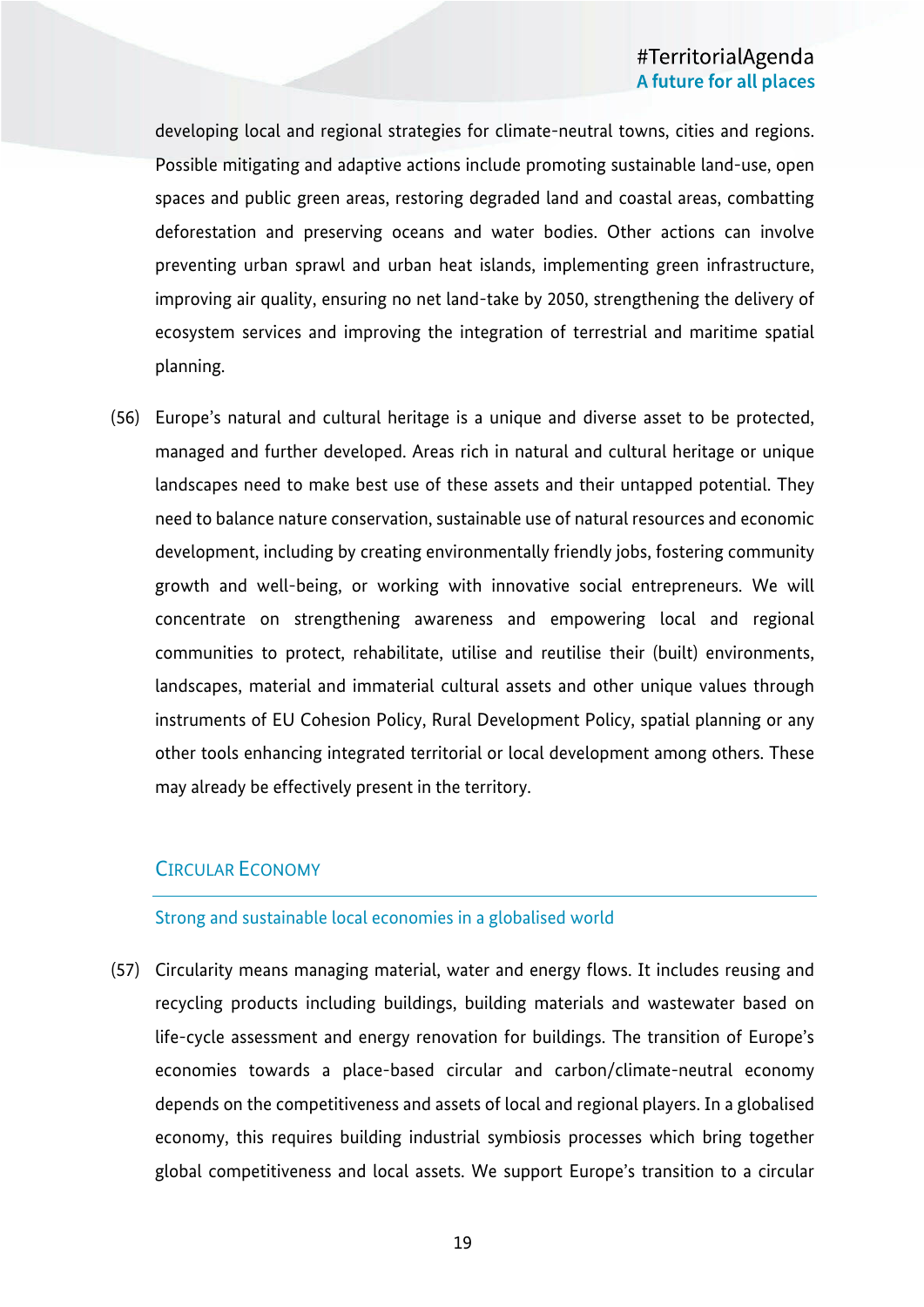economy and the development of place-based industrial symbiosis processes, also taking into account the need for sustainable soil and land use.

- (58) To better utilise Europe's multifaceted territorial assets for the transition to a circular economy we support the development of local and regional circular economy strategies linking local and global economies. These strategies should build on local assets and the capacity to innovate while also combining energy and economic transition processes for a place-based circular economy. Smart specialisation strategies and European research and innovation policies, such as Horizon Europe or the Joint Programming Initiative Urban Europe, can play an important role in the circular economy transition.
- (59) Local products, markets, business environments, training, entrepreneurship, increased self-sufficiency and strong communities are important for creating resilient local economies and benefits for the environment. Diversified local economies help reduce vulnerability to external forces while assisting energy and economic transition processes. We encourage the strengthening of innovation capacities in all regions, including local strategies for energy transition and measures in the building, transport and bioeconomy sectors.

### SUSTAINABLE CONNECTIONS

### Sustainable digital and physical connectivity of places

- (60) Physical and digital connections are important for European societies and economies and pose major environmental challenges. Therefore, smart, sustainable and safe forms of transport and connectivity are needed, especially to support the priorities of a balanced Europe and functional regions.
- (61) The transition to a sustainable digital society can support decentralised and sustainable developments. E-inclusion where people, enterprises and places benefit from digitalisation, depends on fair and affordable access to high-quality internet, next generation mobile phone connections and digital skills – while taking into consideration sustainability and health issues. This particularly concerns access to e-governance and e-services of general interest affecting the quality of life and competitiveness of places. We will invite stakeholders to enter into a dialogue on the need for adequate access to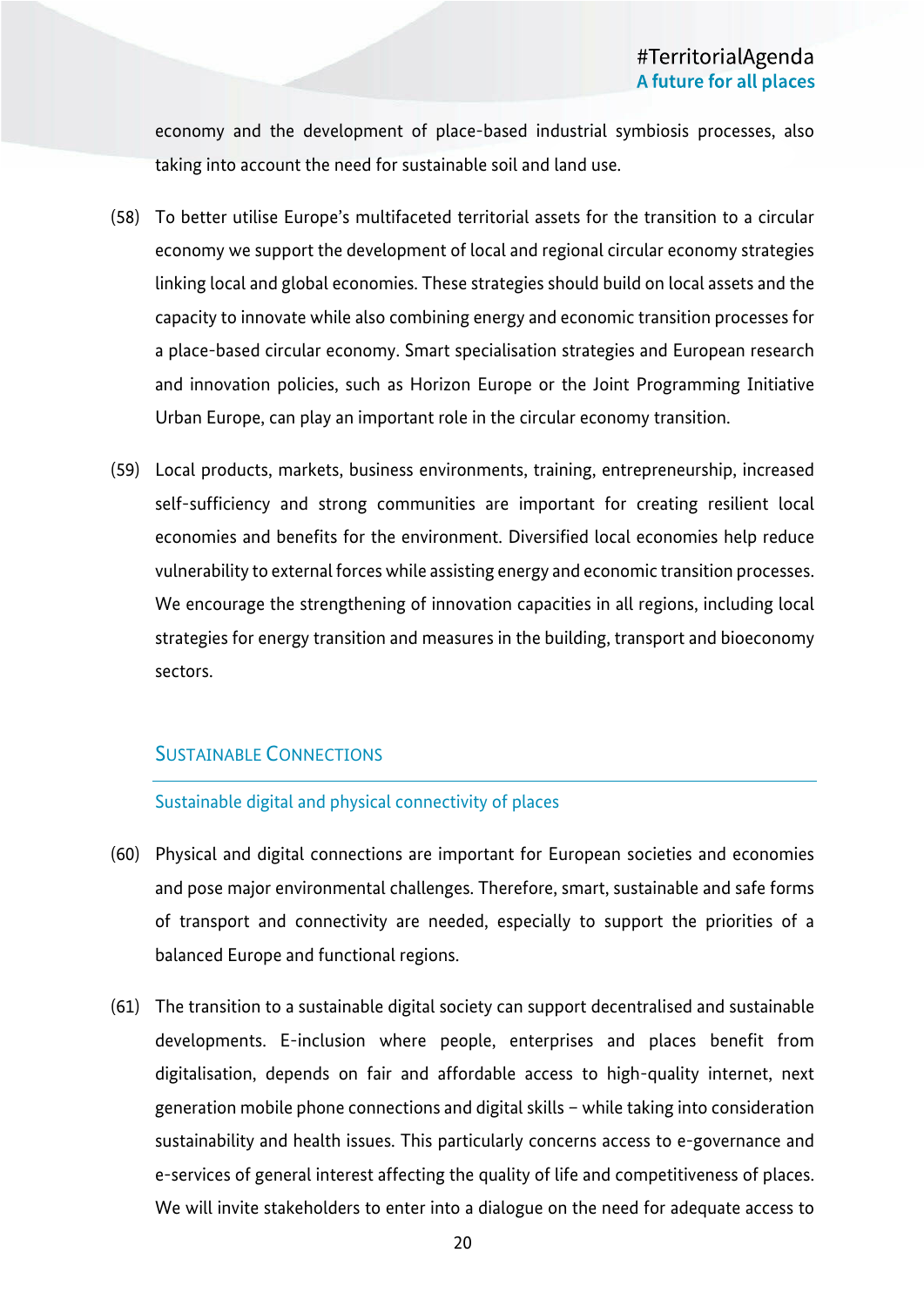high-speed fixed and mobile communication networks in all places, and the need for a digital infrastructure with a low carbon footprint and low impact on human health. This can help ensure adequate living and business conditions across Europe.

- (62) Access to intermodal freight and passenger transport is important for all places in Europe. Efficient and environmentally friendly transport solutions are ever more important to achieving climate, air pollution, noise objectives, accessibility and connectivity of all regions in Europe. This includes transport modes individually, as well as combined transport. We will further improve links between regional planning and the development of Trans-European Networks (TEN), especially along core network corridors. Linking all places with major transport nodes supports international trade connections and local development opportunities. EU Cohesion Policy and Connecting Europe Facility are important to achieving this.
- (63) Reliable secondary and local transport networks which link to transnational networks and urban centres are essential for quality of life and for business opportunities. This especially concerns towns, rural, peripheral and sparsely populated areas, islands, mountain areas and outermost regions. We invite spatial and transport planners to explore new socially and environmentally progressive models for local and regional mobility-as-a-service and to cooperate on multimodal and environmentally friendly accessibility of and within urban centres. Instruments of EU Cohesion Policy, sustainable urban mobility plans or any other tools enhancing integrated territorial or local development are important for this and may already be effectively present in the territory.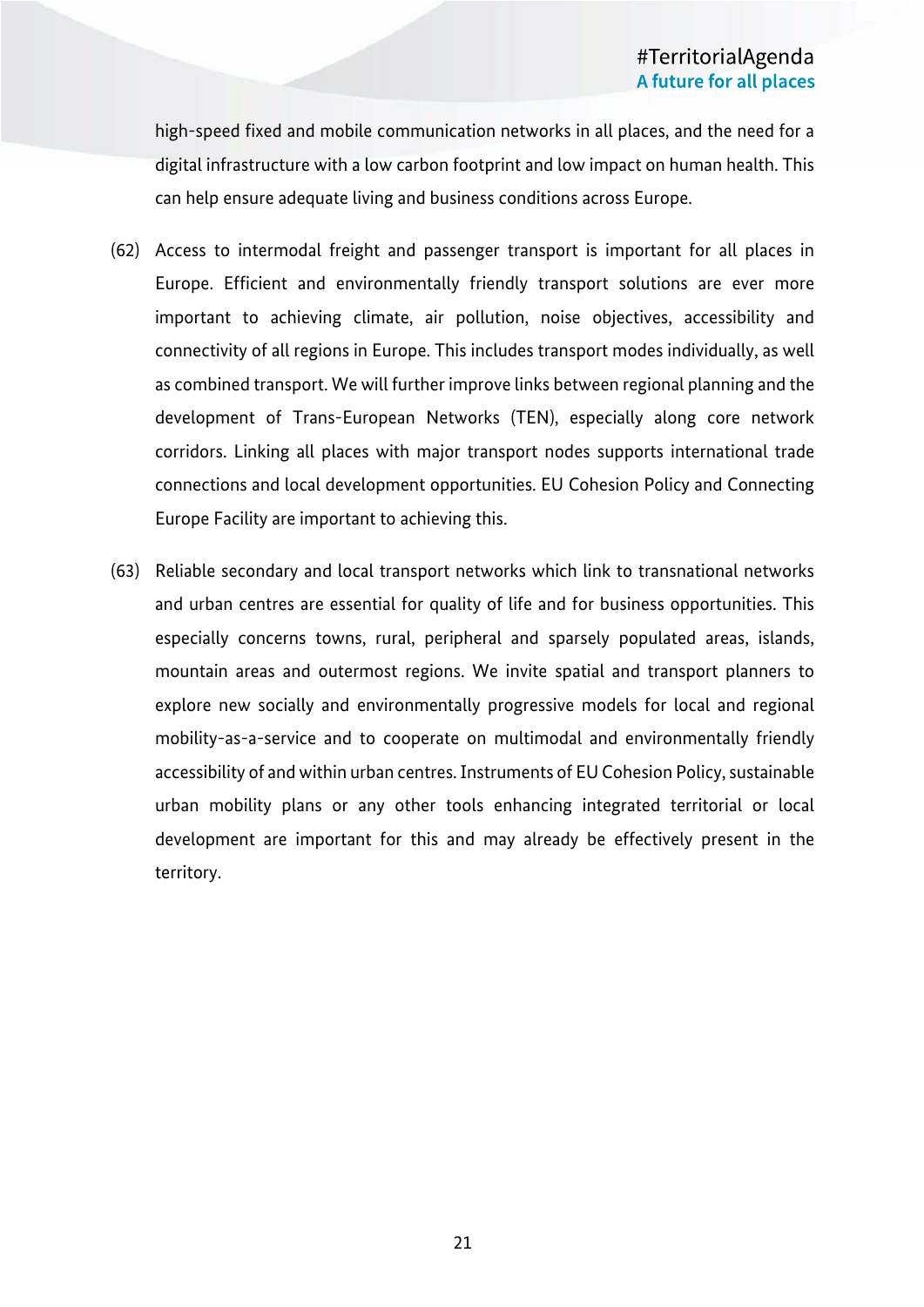# IV Putting priorities into action

- (64) The priorities spelled out in the Territorial Agenda 2030 need to be supported by actions from committed players. Only then can Territorial Agenda priorities and concerns over spatial inequalities and the transition towards a carbon/climate-neutral economy be addressed appropriately. Taken together, the actions should strengthen
	- multi-level governance;
	- place-based approaches;
	- coordinated sector policy territorial impacts and coherence;
	- cooperation between territories;
	- territorial cohesion at European level;
	- territorial cohesion at cross-border, transnational, inter- and intra-regional level; and
	- Member State and neighbouring country contributions to territorial cohesion.
- (65) The above points are closely related to the principles of good urban governance outlined in the New Leipzig Charter. These are urban policy for the common good, an integrated approach, participation and co-creation, multi-level governance and a place-based approach.

### Call on key players

(66) Application of the Territorial Agenda relies on informal multilevel cooperation between Member States, sub-national authorities, the European Commission, the European Parliament, the European Committee of the Regions, the European Economic and Social Committee, the European Investment Bank and other relevant players. Application of the Territorial Agenda would benefit from cooperation with those in charge of the Urban Agenda, the New Leipzig Charter, EU Cohesion and Rural Development Policy, the implementation of the EU Recovery Plan and the EU macro-regional and sea basin strategies.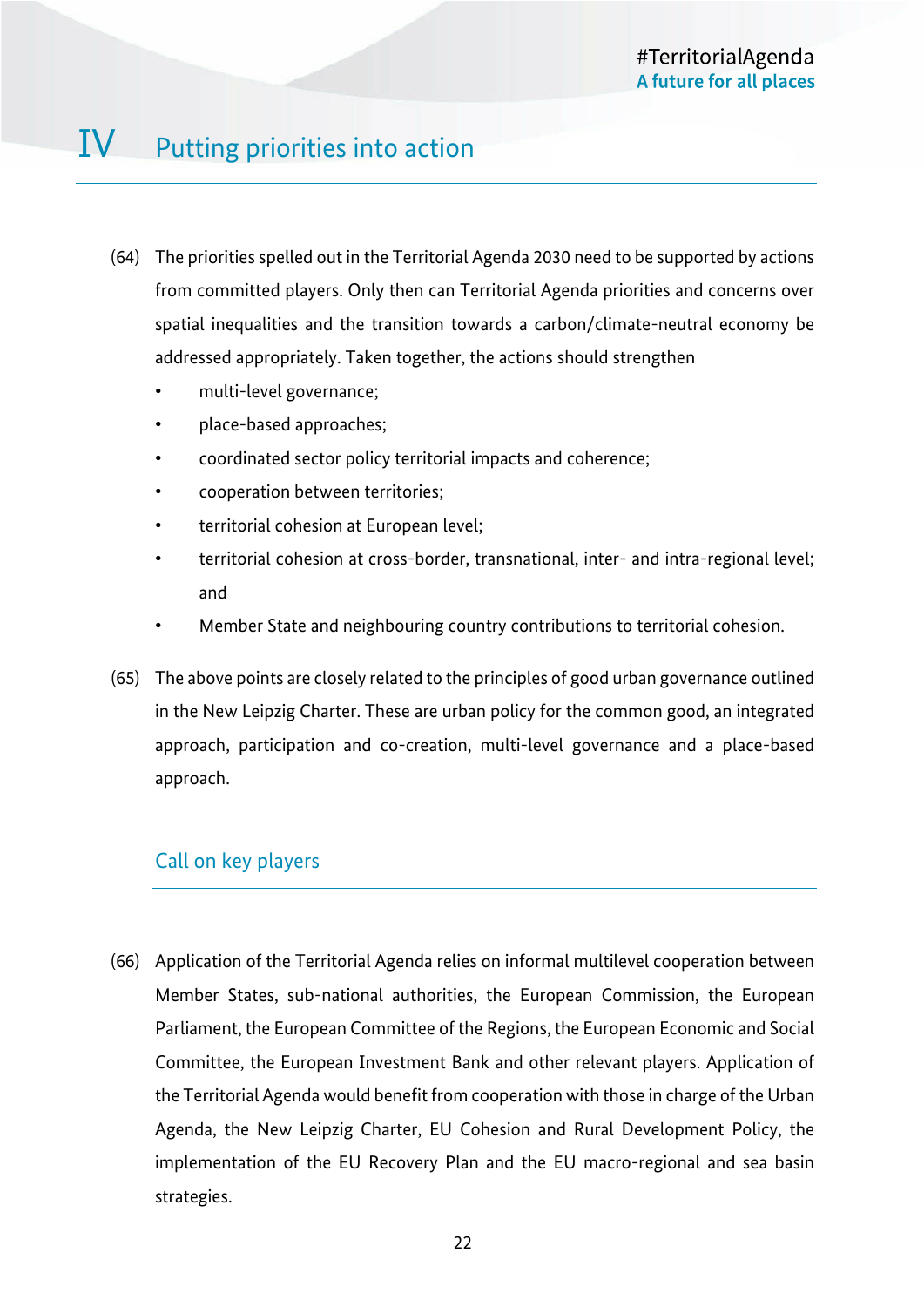- (67) **Member State intergovernmental cooperation** will strengthen cooperation on Territorial Agenda priorities at European level with the European Commission, the European Parliament, the European Committee of the Regions, the European Economic and Social Committee and the European Investment Bank. Every second year Member States will discuss progress in applying the Territorial Agenda, especially initiatives and actions, at a meeting of the Network of Territorial Cohesion Contact Points (NTCCP). Findings on this progress will be discussed at meetings of the Directors-General on Territorial Cohesion (DGTC). To strengthen dialogue on the interplay between territorial development and sector policies, DGTC meetings could include a joint session with representatives of territorially relevant policy sectors.
- (68) **Member States individually** will promote the Territorial Agenda priorities and engage relevant players in all sector policies and at all levels of government. This includes promoting the Territorial Agenda in national strategic, spatial and territorial planning processes, Partnership Agreements and programmes for EU Cohesion Policy, national recovery plans and other EU funds, underlining the importance of the principle of subsidiarity to define the nature of territories and to secure targeted interventions and support in each Member State. It includes communicating the Territorial Agenda and working towards territorial cohesion at national level together with sector ministries, sub-national authorities and civil society.
- (69) **Sub-national authorities and bodies**, including those at local and regional level and their national associations, are invited to apply the Territorial Agenda and take steps to engage relevant players. This includes considering Territorial Agenda priorities in their spatial planning and overarching development strategies and policies, as well as taking inspiration from pilot actions and offering their own proposals for new pilot actions. In particular they are encouraged to cooperate with neighbouring territories and places facing similar or complementary potential or challenges, and with the actors involved. In addition, sub-national authorities are invited to take an active role in regional, national and European debates concerning application of the Territorial Agenda.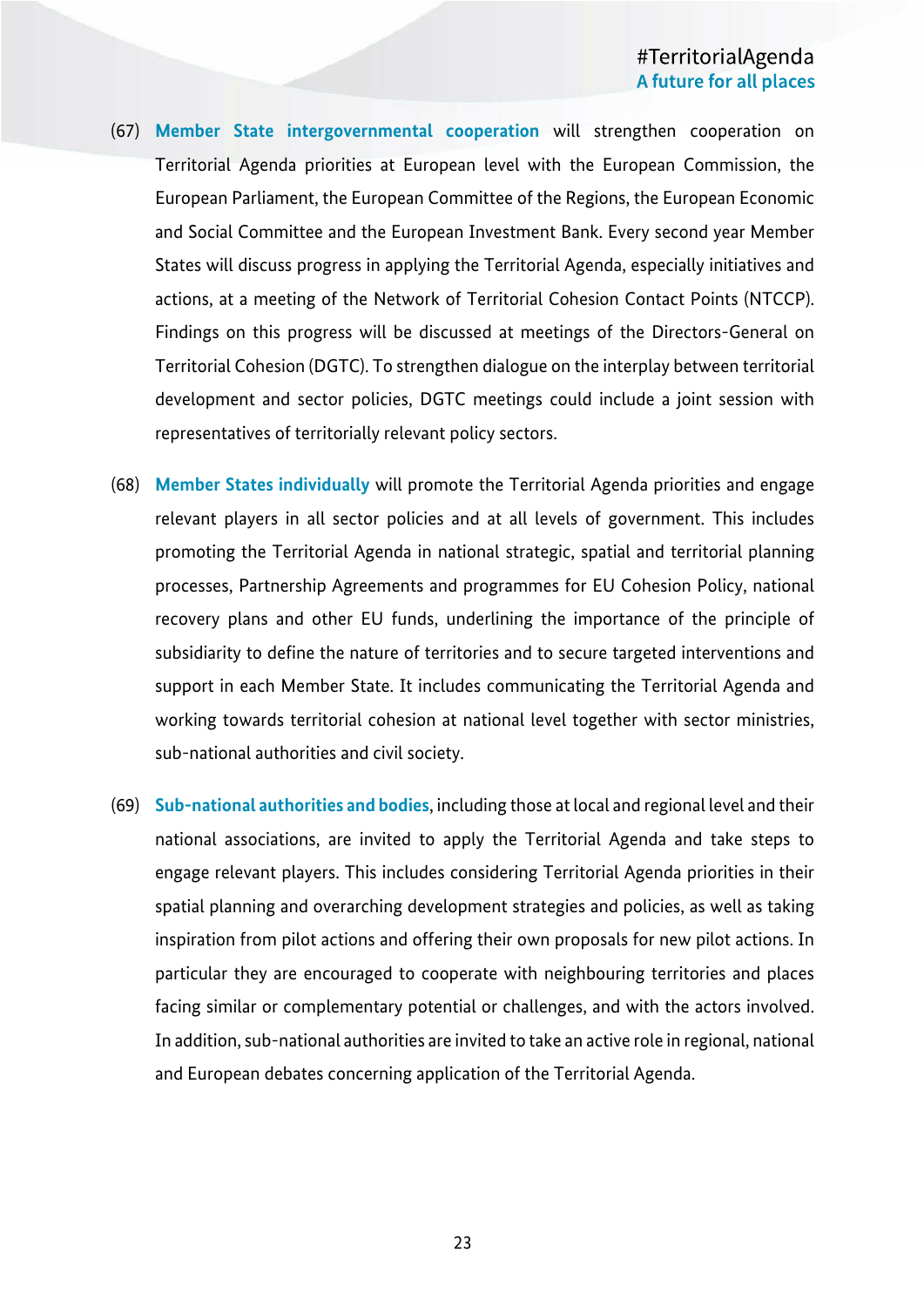- (70) **European Commission** is invited to contribute to the Territorial Agenda priorities and further strengthen its efforts to promote territorial cohesion in Europe, the territorial dimension in EU policies, and to coordinate sector policies. This may include strengthening the territorial dimension in the European Semester and Impact Assessments using available tools to assess territorial impacts and stronger stakeholder involvement, as well as further promoting – under EU Cohesion Policy and other relevant EU policies – integrated territorial development, uptake of relevant tools and instruments, territorial cooperation, and following and taking inspiration from pilot actions.
- (71) **European Parliament** is invited to note the Territorial Agenda and to consider its priorities in the Committee on Regional Development (REGI) and other committees and intergroups which have a territorial dimension. This may include advocating Territorial Agenda priorities in EU legislative processes.
- (72) **European Committee of the Regions**, as the European Union's advisory body formally representing regions and municipalities at EU level, is invited to contribute to the implementation and further development of the Territorial Agenda. To this end, the Europan Committee of the Regions is invited to inform its members about the Territorial Agenda and implementation progress. It is also invited to encourage local and regional authorities in Europe to apply the Territorial Agenda, cooperate with neighbouring territories and places, learn from pilot actions and offer their own proposals for new pilot actions. The European Committee of the Regions is also invited to promote Territorial Agenda objectives at European level through its consultative work. It is also invited to promote the uptake and further development of territorial tools and instruments such as territorial impact assessments, European Groupings of Territorial Cooperation (EGTC), and integrated territorial development under EU Cohesion Policy.
- (73) **European Economic and Social Committee** is asked to inform its members about the Territorial Agenda priorities and encourage them to cooperate in implementing the Territorial Agenda. This includes underlining the importance of civil society partners to ensuring a sustainable future for all places and strengthening CLLD and any other tool facilitating integrated territorial development and cooperation. In addition, they are asked to advocate Territorial Agenda priorities in policy debates at European level.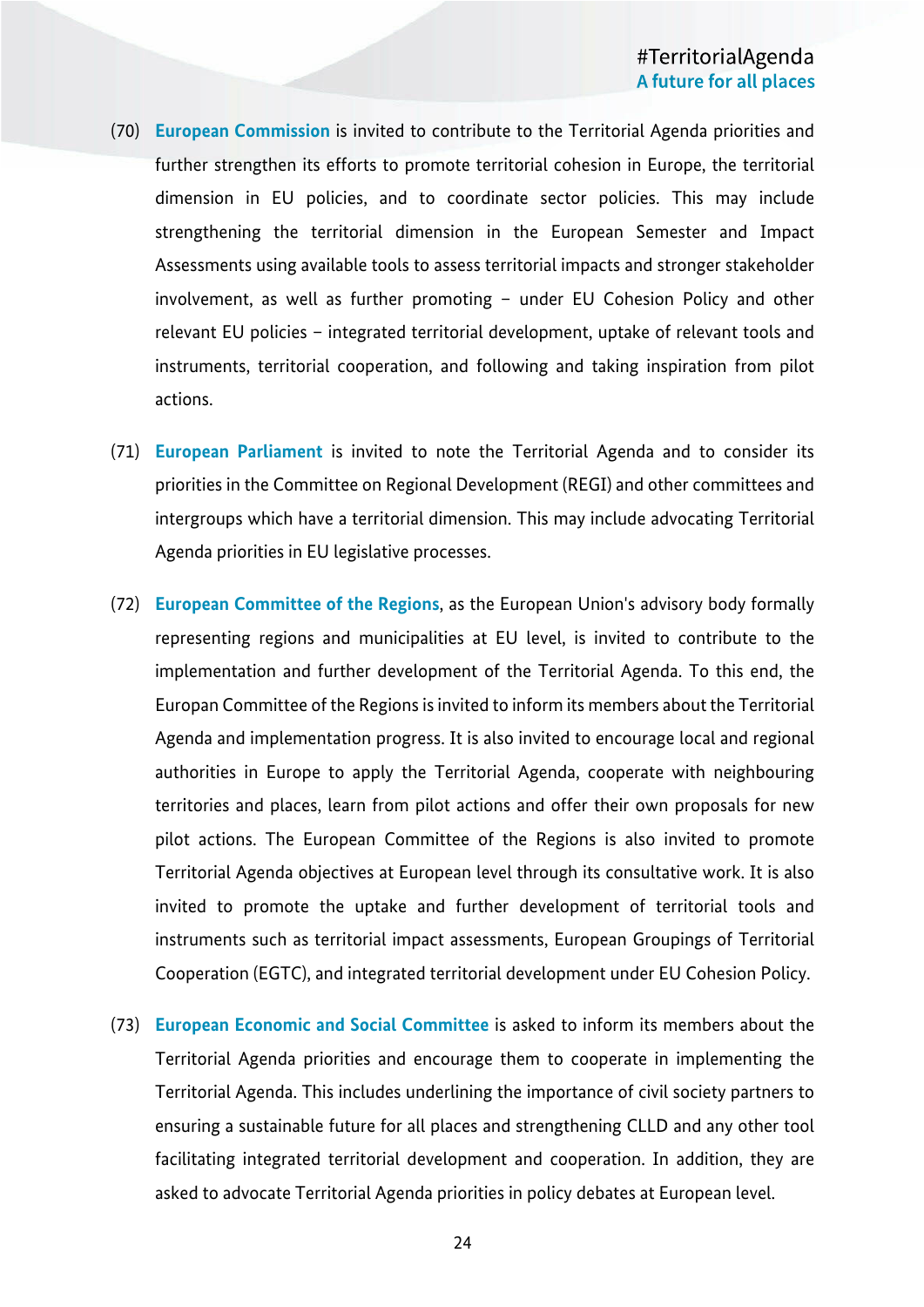- (74) **European Investment Bank Group** is asked to reflect priorities and actions of the Territorial Agenda as appropriate in its lending, grant-loan blending and advisory services approach, taking into account the need to support sustainable territorial development strategies without jeopardising its financial discipline. Since the EIB Group can play an important role in financing sustainable investments of all sizes in areas covered by the Territorial Agenda, it is invited to contribute to pilot actions, in particular to support the development of better funding approaches in the territorial context complementing the European Commission. This can include supporting place-sensitive investments through lending, grant-loan blending and advising Member States and key players about territorial project preparation and implementation as well as the use of financial instruments.
- (75) **European and national associations** addressing spatial development and/or representing local and regional governments are invited to inform their members about the Territorial Agenda priorities and encourage them to apply the Agenda, cooperate with neighbouring territories and places, learn from pilot actions and offer their own proposals for new pilot actions. In addition, they are encouraged to advocate Territorial Agenda objectives in policy debates at transnational and European level.

### Implementation through dedicated actions

- (76) Actions putting the Territorial Agenda into practice can be taken at any governance level and can vary in character and focus. Every key player is asked to implement the Territorial Agenda in the context of their regular mandate. Only then can spatial inequalities and the societal transformation toward a carbon/climate-neutral economy be addressed appropriately.
- (77) To inspire joint actions across Europe, pilot actions demonstrate, test and develop practices which contribute to achieving Territorial Agenda priorities. These actions mirror increasing recognition of the importance of place-based policies by showing how the territorial dimension of regional, national and European policies can be actively addressed. They focus on learning, sharing best practices, joint working groups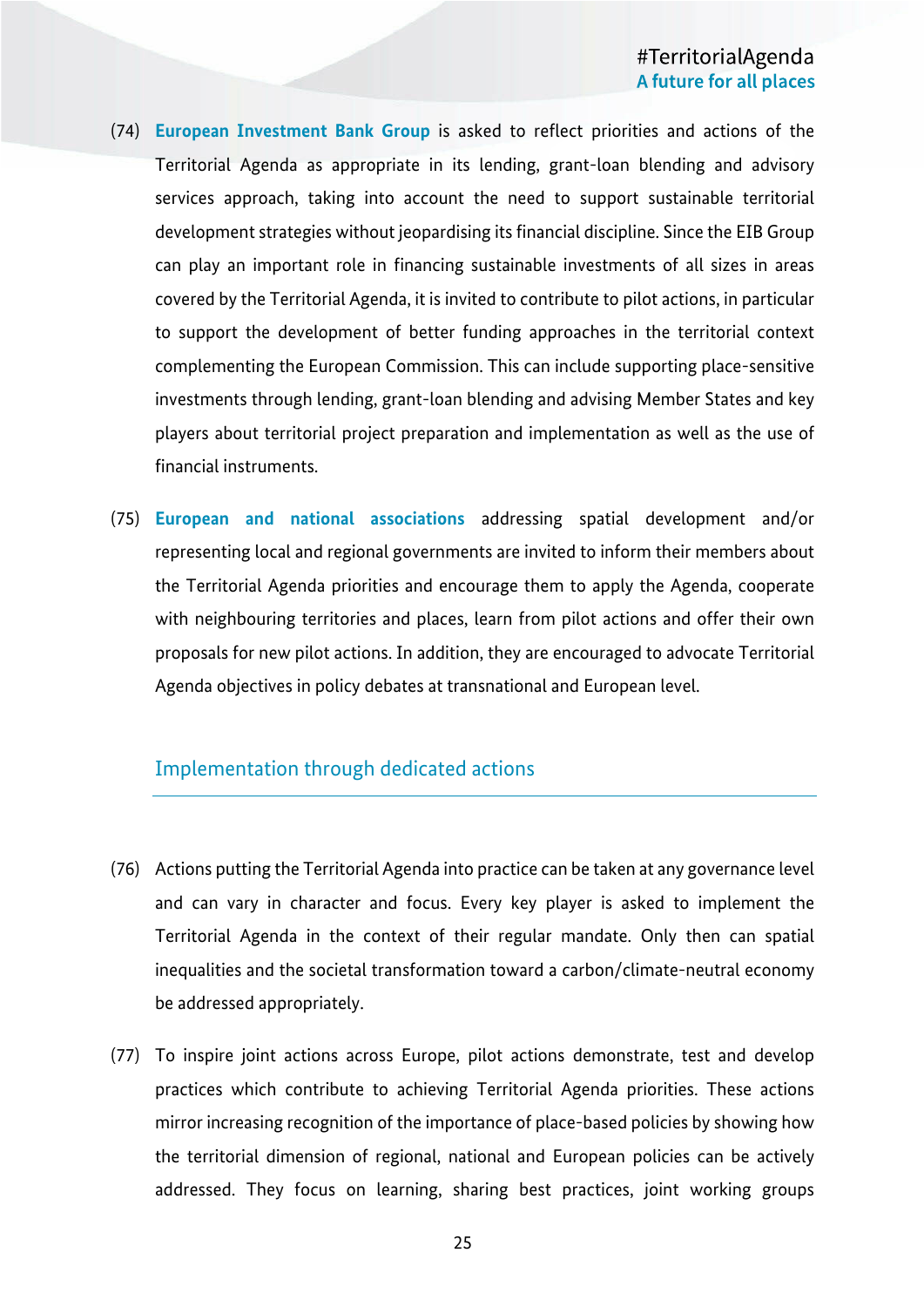developing ways forward, or implementation. Everybody is encouraged to closely follow these actions, take inspiration and offer proposals for new actions. Actions addressing priorities of the Urban Agenda, New Leipzig Charter and Territorial Agenda can strengthen links between urban and territorial policies.

### **Coordination**

- (78) The activities of the Territorial Agenda will be coordinated by meetings of the Directors General on Territorial Cohesion (DGTC), prepared by the Network of Territorial Cohesion Contact Points (NTCCP), and supported by the Territorial Agenda Working Group (TAWG).
- (79) The next ESPON cooperation programme shall continue and strengthen support and advice to the implementation process and Presidencies of the Council of the EU, e.g. through monitoring activities and focused communication of evidence and knowledge related to the Territorial Agenda 2030.
- (80) Coordination activities of the Territorial Agenda 2030 will
	- endeavour to ensure that activities and pilot actions are transparent, conceived with and supported by (representatives of) Member States, sub-national players and the European Commission, mutually reinforcing and optimally impacting EU and national policy making;
	- regularly review progress on implementation and pilot actions; and
	- communicate Territorial Agenda objectives and priorities as well as implementation progress to players at sub-national, national and European level.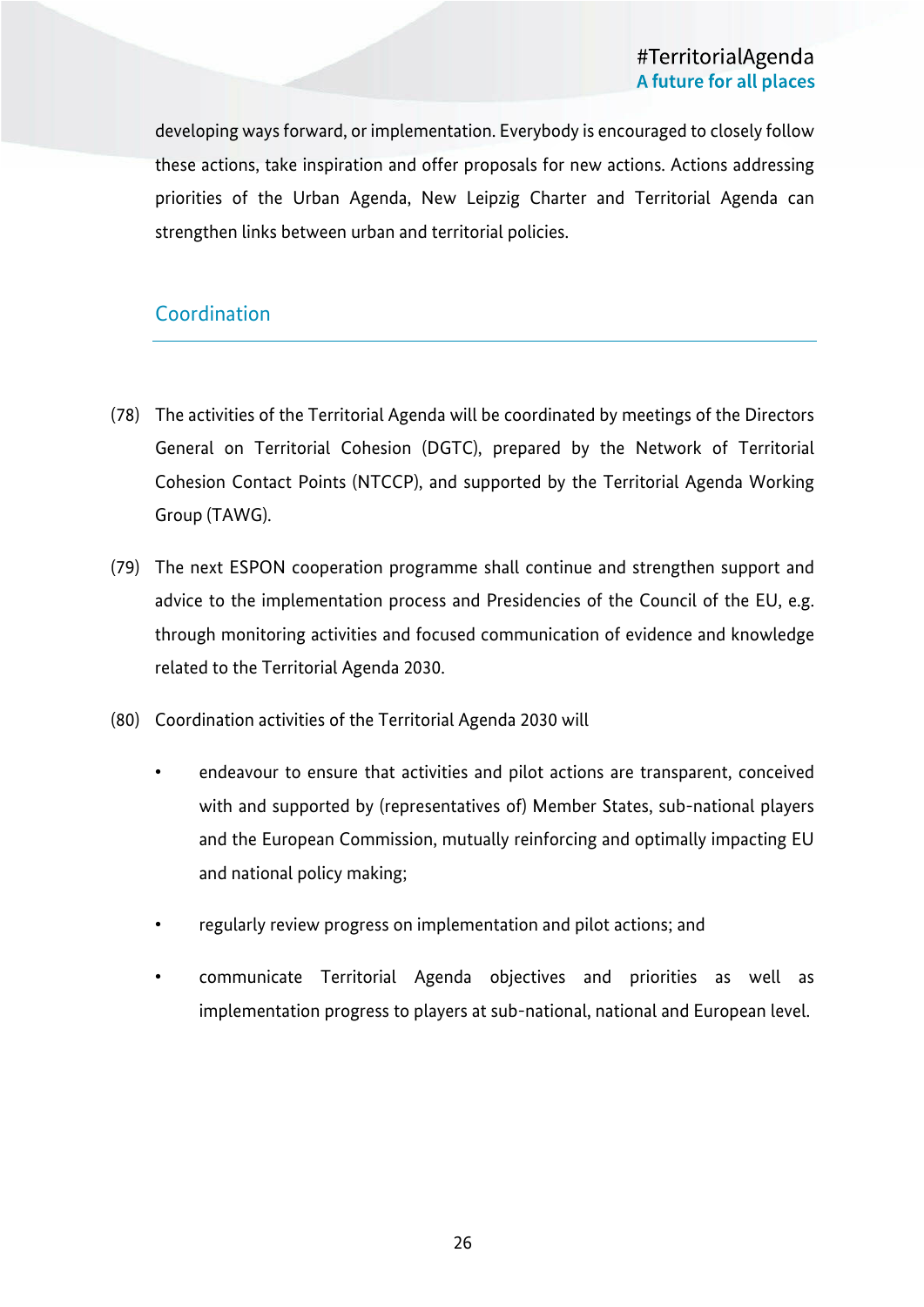### Follow up

- (81) The forthcoming Presidencies of the Council of the EU are asked to follow up on the Territorial Agenda 2030 and further strengthen its communication, application and governance:
- (82) **Communication** on progress in applying the Territorial Agenda and marking the 25th and 30th anniversaries of the European Spatial Development Perspective (1999) in 2024 and 2029 and the 20<sup>th</sup> anniversary of the Territorial Agenda (2007) in 2027.
- (83) **Application** of the Territorial Agenda including a discussion on progress, including pilot actions.
- (84) **Governance** with a focus on a stocktaking in 2024 including reviews of the governance system, implementation progress and relevance of the priorities. This will be conducted in the light of preparations for EU Cohesion Policy post-2027. The Presidency of the Council of the EU in the first half of 2025 is invited to organise an informal ministerial meeting, informing a decision on possible renewal of the Territorial Agenda 2030.